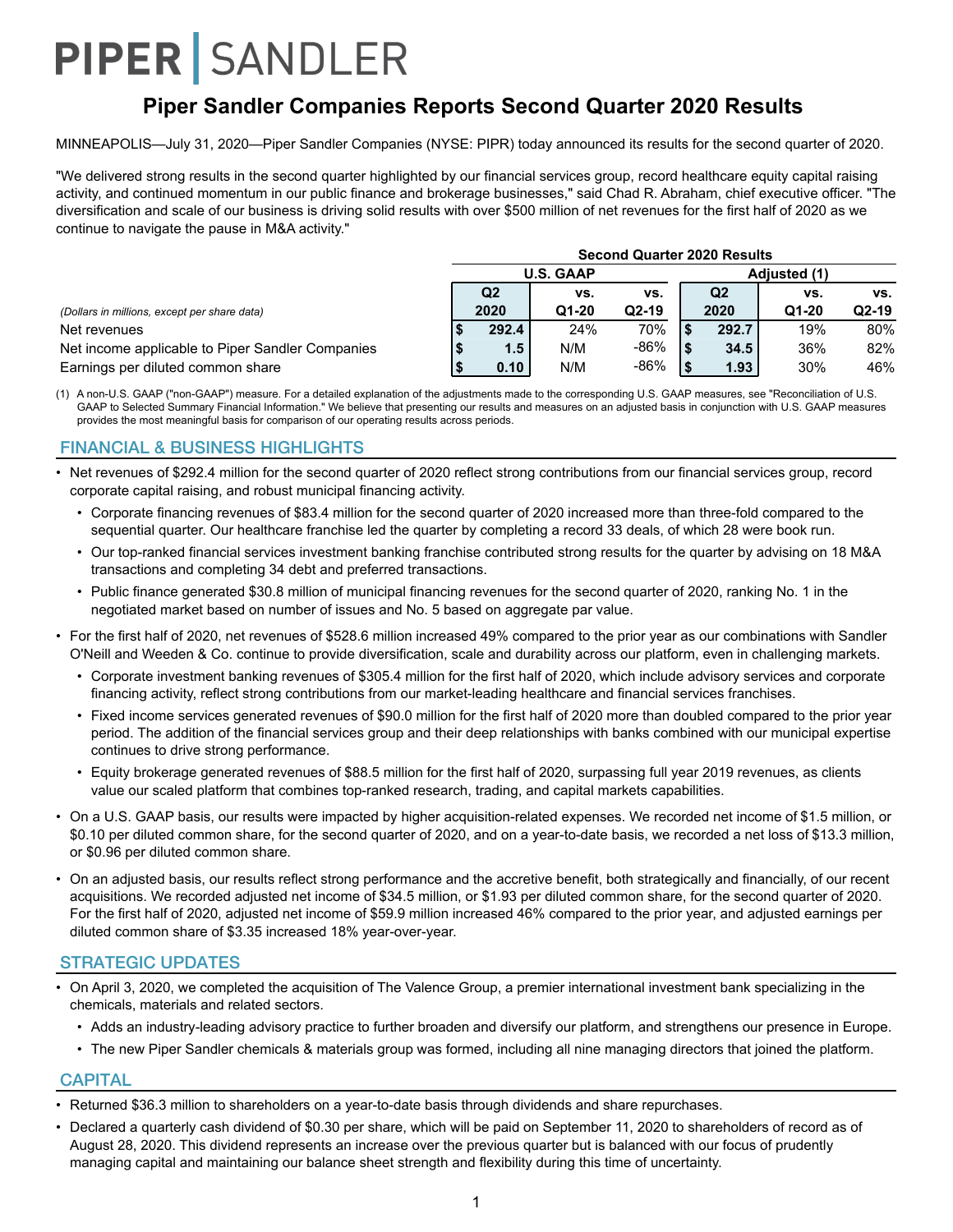### U.S. GAAP SELECTED FINANCIAL DATA

The following summarizes our results on a U.S. GAAP basis.

| <b>June 30,</b><br><b>June 30,</b><br>Mar. 31,<br><b>June 30,</b><br>%<br>% Change vs.<br><b>June 30,</b><br>$\overline{Q1-20}$<br>2020<br>2020<br>2019<br>$Q2-19$<br>2020<br>2019<br>Change<br>(Dollars in thousands, except per share data)<br><b>Revenues</b><br>\$111,226<br>75,238<br>$-23%$<br>14%<br>\$196,795<br>\$190,117<br>4%<br>Advisory services<br>\$85.569<br>\$<br>25,176<br>25,718<br>231%<br>224%<br>108,624<br>39,234<br>177%<br>Corporate financing<br>83.448<br>22,596<br>17,783<br>Municipal financing<br>30,810<br>36%<br>73%<br>53,406<br>30,449<br>75%<br>118,739<br>68%<br>38%<br>Investment banking<br>199,827<br>158,998<br>26%<br>358,825<br>259,800<br>47,853<br>163%<br>88,497<br>31,374<br>182%<br>Equity brokerage<br>40,644<br>15,468<br>$-15%$<br>41,290<br>16,736<br>191%<br>Fixed income services<br>48,695<br>18%<br>89,985<br>35,795<br>151%<br>$-\frac{9}{6}$<br>177%<br>178,482<br>67,169<br>89,339<br>89,143<br>32,204<br>166%<br>Institutional brokerage<br>$-49%$<br>$-55%$<br>Interest income<br>3,065<br>6,065<br>6,863<br>9,130<br>14,430<br>$-37%$<br>N/M<br>Investment income/(loss)<br>3,733<br>(13, 826)<br>17,605<br>$-79%$<br>(10, 093)<br>19,197<br>N/M<br>240,380<br>23%<br>69%<br>536,344<br>360,596<br>49%<br>Total revenues<br>295,964<br>175,411<br>4,212<br>2,993<br>$-16%$<br>18%<br>5,636<br>3,526<br>7,738<br>37%<br>Interest expense<br>\$292,438<br>\$172,418<br>24%<br>\$528,606<br>49%<br>Net revenues<br>\$236,168<br>70%<br>\$354,960<br><b>Non-interest expenses</b><br>Compensation and benefits<br>\$213,560<br>\$188,124<br>\$102,476<br>14%<br>108%<br>\$401,684<br>83%<br>\$219,603<br>Non-compensation expenses<br>82,073<br>49,017<br>$-13%$<br>46%<br>91,295<br>68%<br>71,481<br>153,554<br>\$270,197<br>\$151,493<br>\$310,898<br>88%<br>79%<br>\$285,041<br>5%<br>\$555,238<br>Non-interest expenses<br>Income/(loss) from continuing<br>operations before income tax<br>N/M<br>expense/(benefit)<br>7,397<br>\$ (34,029)<br>20,925<br>$-65%$<br>\$ (26, 632)<br>N/M<br>\$<br>\$<br>\$<br>44,062<br><b>Ratios and margin</b><br>Compensation ratio<br>73.0 %<br>79.7 %<br>59.4 %<br>76.0 %<br>61.9 %<br>Non-compensation ratio<br>24.4 %<br>34.8 %<br>28.4 %<br>29.0 %<br>25.7 %<br>Pre-tax margin<br>2.5%<br>$-14.4%$<br>12.1 %<br>$-5.0%$<br>12.4 %<br><b>Amounts applicable to Piper</b><br><b>Sandler Companies</b><br>Net income/(loss) from continuing<br>operations<br>\$<br>\$(14, 727)<br>12,555<br>N/M<br>$-88%$<br>\$ (13,273)<br>32,116<br>N/M<br>1,454<br>\$<br>\$<br>N/M<br>Loss from discontinued operations<br>(2, 166)<br>$-\%$<br>(2, 305)<br>N/M<br>Net income/(loss)<br>\$<br>\$<br>1,454<br>\$(14, 727)<br>10,389<br>N/M<br>$-86%$<br>\$ (13,273)<br>29,811<br>N/M<br>\$<br>Earnings/(loss) per diluted<br>common share<br>Income/(loss) from continuing<br>\$<br>0.10<br>(1.07)<br>\$<br>0.87<br>N/M<br>$-89%$<br>2.18<br>\$<br>\$<br>(0.96)<br>\$<br>N/M<br>operations<br>(0.15)<br>N/M<br>N/M<br>$-\%$<br>(0.16)<br>Loss from discontinued operations<br>Earnings/(loss) per diluted common<br>0.72<br>N/M<br>-86%<br>N/M<br>0.10<br>(1.07)<br>2.02<br>(0.96)<br>share<br>\$<br>\$<br>\$<br>\$<br>\$ |  | <b>Three Months Ended</b> |  | <b>Six Months Ended</b> |  |  |  |
|--------------------------------------------------------------------------------------------------------------------------------------------------------------------------------------------------------------------------------------------------------------------------------------------------------------------------------------------------------------------------------------------------------------------------------------------------------------------------------------------------------------------------------------------------------------------------------------------------------------------------------------------------------------------------------------------------------------------------------------------------------------------------------------------------------------------------------------------------------------------------------------------------------------------------------------------------------------------------------------------------------------------------------------------------------------------------------------------------------------------------------------------------------------------------------------------------------------------------------------------------------------------------------------------------------------------------------------------------------------------------------------------------------------------------------------------------------------------------------------------------------------------------------------------------------------------------------------------------------------------------------------------------------------------------------------------------------------------------------------------------------------------------------------------------------------------------------------------------------------------------------------------------------------------------------------------------------------------------------------------------------------------------------------------------------------------------------------------------------------------------------------------------------------------------------------------------------------------------------------------------------------------------------------------------------------------------------------------------------------------------------------------------------------------------------------------------------------------------------------------------------------------------------------------------------------------------------------------------------------------------------------------------------------------------------------------------------------------------------------------------------------------------------------------------------------------------------------------------------------------------------------------------------------------------------------------------------------------------------------------------------------------------------------------------------------------------------------------------------------------------------------------------------------------------------------------------------------|--|---------------------------|--|-------------------------|--|--|--|
|                                                                                                                                                                                                                                                                                                                                                                                                                                                                                                                                                                                                                                                                                                                                                                                                                                                                                                                                                                                                                                                                                                                                                                                                                                                                                                                                                                                                                                                                                                                                                                                                                                                                                                                                                                                                                                                                                                                                                                                                                                                                                                                                                                                                                                                                                                                                                                                                                                                                                                                                                                                                                                                                                                                                                                                                                                                                                                                                                                                                                                                                                                                                                                                                              |  |                           |  |                         |  |  |  |
|                                                                                                                                                                                                                                                                                                                                                                                                                                                                                                                                                                                                                                                                                                                                                                                                                                                                                                                                                                                                                                                                                                                                                                                                                                                                                                                                                                                                                                                                                                                                                                                                                                                                                                                                                                                                                                                                                                                                                                                                                                                                                                                                                                                                                                                                                                                                                                                                                                                                                                                                                                                                                                                                                                                                                                                                                                                                                                                                                                                                                                                                                                                                                                                                              |  |                           |  |                         |  |  |  |
|                                                                                                                                                                                                                                                                                                                                                                                                                                                                                                                                                                                                                                                                                                                                                                                                                                                                                                                                                                                                                                                                                                                                                                                                                                                                                                                                                                                                                                                                                                                                                                                                                                                                                                                                                                                                                                                                                                                                                                                                                                                                                                                                                                                                                                                                                                                                                                                                                                                                                                                                                                                                                                                                                                                                                                                                                                                                                                                                                                                                                                                                                                                                                                                                              |  |                           |  |                         |  |  |  |
|                                                                                                                                                                                                                                                                                                                                                                                                                                                                                                                                                                                                                                                                                                                                                                                                                                                                                                                                                                                                                                                                                                                                                                                                                                                                                                                                                                                                                                                                                                                                                                                                                                                                                                                                                                                                                                                                                                                                                                                                                                                                                                                                                                                                                                                                                                                                                                                                                                                                                                                                                                                                                                                                                                                                                                                                                                                                                                                                                                                                                                                                                                                                                                                                              |  |                           |  |                         |  |  |  |
|                                                                                                                                                                                                                                                                                                                                                                                                                                                                                                                                                                                                                                                                                                                                                                                                                                                                                                                                                                                                                                                                                                                                                                                                                                                                                                                                                                                                                                                                                                                                                                                                                                                                                                                                                                                                                                                                                                                                                                                                                                                                                                                                                                                                                                                                                                                                                                                                                                                                                                                                                                                                                                                                                                                                                                                                                                                                                                                                                                                                                                                                                                                                                                                                              |  |                           |  |                         |  |  |  |
|                                                                                                                                                                                                                                                                                                                                                                                                                                                                                                                                                                                                                                                                                                                                                                                                                                                                                                                                                                                                                                                                                                                                                                                                                                                                                                                                                                                                                                                                                                                                                                                                                                                                                                                                                                                                                                                                                                                                                                                                                                                                                                                                                                                                                                                                                                                                                                                                                                                                                                                                                                                                                                                                                                                                                                                                                                                                                                                                                                                                                                                                                                                                                                                                              |  |                           |  |                         |  |  |  |
|                                                                                                                                                                                                                                                                                                                                                                                                                                                                                                                                                                                                                                                                                                                                                                                                                                                                                                                                                                                                                                                                                                                                                                                                                                                                                                                                                                                                                                                                                                                                                                                                                                                                                                                                                                                                                                                                                                                                                                                                                                                                                                                                                                                                                                                                                                                                                                                                                                                                                                                                                                                                                                                                                                                                                                                                                                                                                                                                                                                                                                                                                                                                                                                                              |  |                           |  |                         |  |  |  |
|                                                                                                                                                                                                                                                                                                                                                                                                                                                                                                                                                                                                                                                                                                                                                                                                                                                                                                                                                                                                                                                                                                                                                                                                                                                                                                                                                                                                                                                                                                                                                                                                                                                                                                                                                                                                                                                                                                                                                                                                                                                                                                                                                                                                                                                                                                                                                                                                                                                                                                                                                                                                                                                                                                                                                                                                                                                                                                                                                                                                                                                                                                                                                                                                              |  |                           |  |                         |  |  |  |
|                                                                                                                                                                                                                                                                                                                                                                                                                                                                                                                                                                                                                                                                                                                                                                                                                                                                                                                                                                                                                                                                                                                                                                                                                                                                                                                                                                                                                                                                                                                                                                                                                                                                                                                                                                                                                                                                                                                                                                                                                                                                                                                                                                                                                                                                                                                                                                                                                                                                                                                                                                                                                                                                                                                                                                                                                                                                                                                                                                                                                                                                                                                                                                                                              |  |                           |  |                         |  |  |  |
|                                                                                                                                                                                                                                                                                                                                                                                                                                                                                                                                                                                                                                                                                                                                                                                                                                                                                                                                                                                                                                                                                                                                                                                                                                                                                                                                                                                                                                                                                                                                                                                                                                                                                                                                                                                                                                                                                                                                                                                                                                                                                                                                                                                                                                                                                                                                                                                                                                                                                                                                                                                                                                                                                                                                                                                                                                                                                                                                                                                                                                                                                                                                                                                                              |  |                           |  |                         |  |  |  |
|                                                                                                                                                                                                                                                                                                                                                                                                                                                                                                                                                                                                                                                                                                                                                                                                                                                                                                                                                                                                                                                                                                                                                                                                                                                                                                                                                                                                                                                                                                                                                                                                                                                                                                                                                                                                                                                                                                                                                                                                                                                                                                                                                                                                                                                                                                                                                                                                                                                                                                                                                                                                                                                                                                                                                                                                                                                                                                                                                                                                                                                                                                                                                                                                              |  |                           |  |                         |  |  |  |
|                                                                                                                                                                                                                                                                                                                                                                                                                                                                                                                                                                                                                                                                                                                                                                                                                                                                                                                                                                                                                                                                                                                                                                                                                                                                                                                                                                                                                                                                                                                                                                                                                                                                                                                                                                                                                                                                                                                                                                                                                                                                                                                                                                                                                                                                                                                                                                                                                                                                                                                                                                                                                                                                                                                                                                                                                                                                                                                                                                                                                                                                                                                                                                                                              |  |                           |  |                         |  |  |  |
|                                                                                                                                                                                                                                                                                                                                                                                                                                                                                                                                                                                                                                                                                                                                                                                                                                                                                                                                                                                                                                                                                                                                                                                                                                                                                                                                                                                                                                                                                                                                                                                                                                                                                                                                                                                                                                                                                                                                                                                                                                                                                                                                                                                                                                                                                                                                                                                                                                                                                                                                                                                                                                                                                                                                                                                                                                                                                                                                                                                                                                                                                                                                                                                                              |  |                           |  |                         |  |  |  |
|                                                                                                                                                                                                                                                                                                                                                                                                                                                                                                                                                                                                                                                                                                                                                                                                                                                                                                                                                                                                                                                                                                                                                                                                                                                                                                                                                                                                                                                                                                                                                                                                                                                                                                                                                                                                                                                                                                                                                                                                                                                                                                                                                                                                                                                                                                                                                                                                                                                                                                                                                                                                                                                                                                                                                                                                                                                                                                                                                                                                                                                                                                                                                                                                              |  |                           |  |                         |  |  |  |
|                                                                                                                                                                                                                                                                                                                                                                                                                                                                                                                                                                                                                                                                                                                                                                                                                                                                                                                                                                                                                                                                                                                                                                                                                                                                                                                                                                                                                                                                                                                                                                                                                                                                                                                                                                                                                                                                                                                                                                                                                                                                                                                                                                                                                                                                                                                                                                                                                                                                                                                                                                                                                                                                                                                                                                                                                                                                                                                                                                                                                                                                                                                                                                                                              |  |                           |  |                         |  |  |  |
|                                                                                                                                                                                                                                                                                                                                                                                                                                                                                                                                                                                                                                                                                                                                                                                                                                                                                                                                                                                                                                                                                                                                                                                                                                                                                                                                                                                                                                                                                                                                                                                                                                                                                                                                                                                                                                                                                                                                                                                                                                                                                                                                                                                                                                                                                                                                                                                                                                                                                                                                                                                                                                                                                                                                                                                                                                                                                                                                                                                                                                                                                                                                                                                                              |  |                           |  |                         |  |  |  |
|                                                                                                                                                                                                                                                                                                                                                                                                                                                                                                                                                                                                                                                                                                                                                                                                                                                                                                                                                                                                                                                                                                                                                                                                                                                                                                                                                                                                                                                                                                                                                                                                                                                                                                                                                                                                                                                                                                                                                                                                                                                                                                                                                                                                                                                                                                                                                                                                                                                                                                                                                                                                                                                                                                                                                                                                                                                                                                                                                                                                                                                                                                                                                                                                              |  |                           |  |                         |  |  |  |
|                                                                                                                                                                                                                                                                                                                                                                                                                                                                                                                                                                                                                                                                                                                                                                                                                                                                                                                                                                                                                                                                                                                                                                                                                                                                                                                                                                                                                                                                                                                                                                                                                                                                                                                                                                                                                                                                                                                                                                                                                                                                                                                                                                                                                                                                                                                                                                                                                                                                                                                                                                                                                                                                                                                                                                                                                                                                                                                                                                                                                                                                                                                                                                                                              |  |                           |  |                         |  |  |  |
|                                                                                                                                                                                                                                                                                                                                                                                                                                                                                                                                                                                                                                                                                                                                                                                                                                                                                                                                                                                                                                                                                                                                                                                                                                                                                                                                                                                                                                                                                                                                                                                                                                                                                                                                                                                                                                                                                                                                                                                                                                                                                                                                                                                                                                                                                                                                                                                                                                                                                                                                                                                                                                                                                                                                                                                                                                                                                                                                                                                                                                                                                                                                                                                                              |  |                           |  |                         |  |  |  |
|                                                                                                                                                                                                                                                                                                                                                                                                                                                                                                                                                                                                                                                                                                                                                                                                                                                                                                                                                                                                                                                                                                                                                                                                                                                                                                                                                                                                                                                                                                                                                                                                                                                                                                                                                                                                                                                                                                                                                                                                                                                                                                                                                                                                                                                                                                                                                                                                                                                                                                                                                                                                                                                                                                                                                                                                                                                                                                                                                                                                                                                                                                                                                                                                              |  |                           |  |                         |  |  |  |
|                                                                                                                                                                                                                                                                                                                                                                                                                                                                                                                                                                                                                                                                                                                                                                                                                                                                                                                                                                                                                                                                                                                                                                                                                                                                                                                                                                                                                                                                                                                                                                                                                                                                                                                                                                                                                                                                                                                                                                                                                                                                                                                                                                                                                                                                                                                                                                                                                                                                                                                                                                                                                                                                                                                                                                                                                                                                                                                                                                                                                                                                                                                                                                                                              |  |                           |  |                         |  |  |  |
|                                                                                                                                                                                                                                                                                                                                                                                                                                                                                                                                                                                                                                                                                                                                                                                                                                                                                                                                                                                                                                                                                                                                                                                                                                                                                                                                                                                                                                                                                                                                                                                                                                                                                                                                                                                                                                                                                                                                                                                                                                                                                                                                                                                                                                                                                                                                                                                                                                                                                                                                                                                                                                                                                                                                                                                                                                                                                                                                                                                                                                                                                                                                                                                                              |  |                           |  |                         |  |  |  |
|                                                                                                                                                                                                                                                                                                                                                                                                                                                                                                                                                                                                                                                                                                                                                                                                                                                                                                                                                                                                                                                                                                                                                                                                                                                                                                                                                                                                                                                                                                                                                                                                                                                                                                                                                                                                                                                                                                                                                                                                                                                                                                                                                                                                                                                                                                                                                                                                                                                                                                                                                                                                                                                                                                                                                                                                                                                                                                                                                                                                                                                                                                                                                                                                              |  |                           |  |                         |  |  |  |
|                                                                                                                                                                                                                                                                                                                                                                                                                                                                                                                                                                                                                                                                                                                                                                                                                                                                                                                                                                                                                                                                                                                                                                                                                                                                                                                                                                                                                                                                                                                                                                                                                                                                                                                                                                                                                                                                                                                                                                                                                                                                                                                                                                                                                                                                                                                                                                                                                                                                                                                                                                                                                                                                                                                                                                                                                                                                                                                                                                                                                                                                                                                                                                                                              |  |                           |  |                         |  |  |  |
|                                                                                                                                                                                                                                                                                                                                                                                                                                                                                                                                                                                                                                                                                                                                                                                                                                                                                                                                                                                                                                                                                                                                                                                                                                                                                                                                                                                                                                                                                                                                                                                                                                                                                                                                                                                                                                                                                                                                                                                                                                                                                                                                                                                                                                                                                                                                                                                                                                                                                                                                                                                                                                                                                                                                                                                                                                                                                                                                                                                                                                                                                                                                                                                                              |  |                           |  |                         |  |  |  |
|                                                                                                                                                                                                                                                                                                                                                                                                                                                                                                                                                                                                                                                                                                                                                                                                                                                                                                                                                                                                                                                                                                                                                                                                                                                                                                                                                                                                                                                                                                                                                                                                                                                                                                                                                                                                                                                                                                                                                                                                                                                                                                                                                                                                                                                                                                                                                                                                                                                                                                                                                                                                                                                                                                                                                                                                                                                                                                                                                                                                                                                                                                                                                                                                              |  |                           |  |                         |  |  |  |
|                                                                                                                                                                                                                                                                                                                                                                                                                                                                                                                                                                                                                                                                                                                                                                                                                                                                                                                                                                                                                                                                                                                                                                                                                                                                                                                                                                                                                                                                                                                                                                                                                                                                                                                                                                                                                                                                                                                                                                                                                                                                                                                                                                                                                                                                                                                                                                                                                                                                                                                                                                                                                                                                                                                                                                                                                                                                                                                                                                                                                                                                                                                                                                                                              |  |                           |  |                         |  |  |  |
|                                                                                                                                                                                                                                                                                                                                                                                                                                                                                                                                                                                                                                                                                                                                                                                                                                                                                                                                                                                                                                                                                                                                                                                                                                                                                                                                                                                                                                                                                                                                                                                                                                                                                                                                                                                                                                                                                                                                                                                                                                                                                                                                                                                                                                                                                                                                                                                                                                                                                                                                                                                                                                                                                                                                                                                                                                                                                                                                                                                                                                                                                                                                                                                                              |  |                           |  |                         |  |  |  |
|                                                                                                                                                                                                                                                                                                                                                                                                                                                                                                                                                                                                                                                                                                                                                                                                                                                                                                                                                                                                                                                                                                                                                                                                                                                                                                                                                                                                                                                                                                                                                                                                                                                                                                                                                                                                                                                                                                                                                                                                                                                                                                                                                                                                                                                                                                                                                                                                                                                                                                                                                                                                                                                                                                                                                                                                                                                                                                                                                                                                                                                                                                                                                                                                              |  |                           |  |                         |  |  |  |
|                                                                                                                                                                                                                                                                                                                                                                                                                                                                                                                                                                                                                                                                                                                                                                                                                                                                                                                                                                                                                                                                                                                                                                                                                                                                                                                                                                                                                                                                                                                                                                                                                                                                                                                                                                                                                                                                                                                                                                                                                                                                                                                                                                                                                                                                                                                                                                                                                                                                                                                                                                                                                                                                                                                                                                                                                                                                                                                                                                                                                                                                                                                                                                                                              |  |                           |  |                         |  |  |  |
|                                                                                                                                                                                                                                                                                                                                                                                                                                                                                                                                                                                                                                                                                                                                                                                                                                                                                                                                                                                                                                                                                                                                                                                                                                                                                                                                                                                                                                                                                                                                                                                                                                                                                                                                                                                                                                                                                                                                                                                                                                                                                                                                                                                                                                                                                                                                                                                                                                                                                                                                                                                                                                                                                                                                                                                                                                                                                                                                                                                                                                                                                                                                                                                                              |  |                           |  |                         |  |  |  |
|                                                                                                                                                                                                                                                                                                                                                                                                                                                                                                                                                                                                                                                                                                                                                                                                                                                                                                                                                                                                                                                                                                                                                                                                                                                                                                                                                                                                                                                                                                                                                                                                                                                                                                                                                                                                                                                                                                                                                                                                                                                                                                                                                                                                                                                                                                                                                                                                                                                                                                                                                                                                                                                                                                                                                                                                                                                                                                                                                                                                                                                                                                                                                                                                              |  |                           |  |                         |  |  |  |
|                                                                                                                                                                                                                                                                                                                                                                                                                                                                                                                                                                                                                                                                                                                                                                                                                                                                                                                                                                                                                                                                                                                                                                                                                                                                                                                                                                                                                                                                                                                                                                                                                                                                                                                                                                                                                                                                                                                                                                                                                                                                                                                                                                                                                                                                                                                                                                                                                                                                                                                                                                                                                                                                                                                                                                                                                                                                                                                                                                                                                                                                                                                                                                                                              |  |                           |  |                         |  |  |  |
|                                                                                                                                                                                                                                                                                                                                                                                                                                                                                                                                                                                                                                                                                                                                                                                                                                                                                                                                                                                                                                                                                                                                                                                                                                                                                                                                                                                                                                                                                                                                                                                                                                                                                                                                                                                                                                                                                                                                                                                                                                                                                                                                                                                                                                                                                                                                                                                                                                                                                                                                                                                                                                                                                                                                                                                                                                                                                                                                                                                                                                                                                                                                                                                                              |  |                           |  |                         |  |  |  |

*N/M – Not meaningful*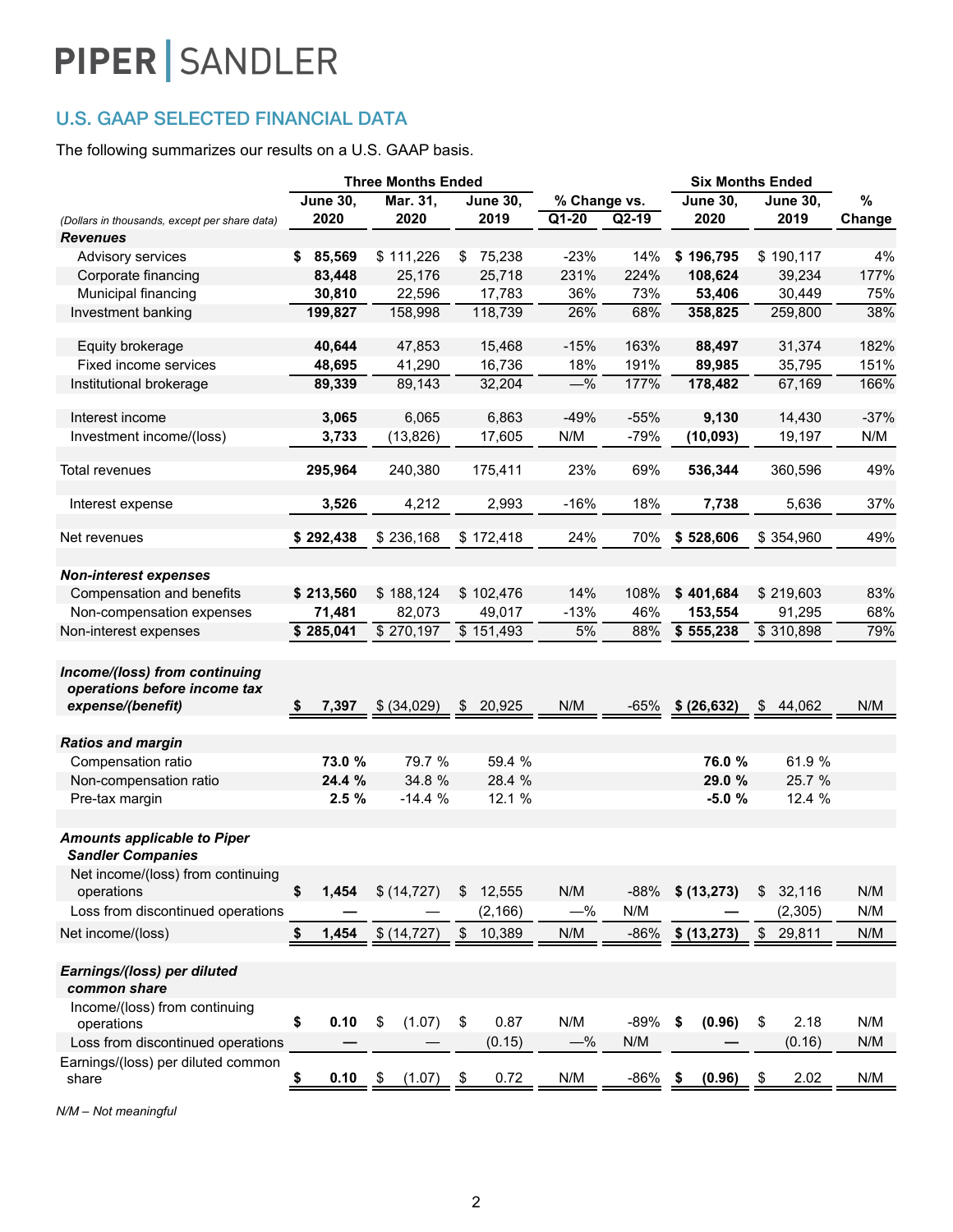#### **Revenues**

For the second quarter of 2020, net revenues of \$292.4 million increased 24% compared to the first quarter of 2020 and 70% compared to the second quarter of 2019.

*Investment banking* revenues of \$199.8 million for the second quarter of 2020 increased 26% compared to the sequential quarter and 68% compared to the second quarter of 2019.

- *• Advisory services* revenues of \$85.6 million for the second quarter of 2020 reflect strong contributions from our financial services industry group. Revenues in the current quarter declined 23% sequentially driven by lower revenue per transaction and a challenging M&A market environment. On a year-over-year basis, revenues increased 14% due to more completed transactions. The uncertainty associated with COVID-19, and the potential near- and long-term impacts on the economy, continue to influence M&A activity market-wide, as evidenced by the decline in number of announced deals in the market. While we expect this dynamic to continue for the remainder of the year, we believe the breadth of our products and diversification of our platform will continue to drive activity, albeit at levels lower than recent years.
- *• Corporate financing* revenues of \$83.4 million for the second quarter of 2020, which include equity and debt financing for corporate clients, represent a record high and an increase of over 200% compared to the sequential and year-ago quarters. Revenues for the current quarter resulted from record equity capital raising activity for us and the overall market, particularly in healthcare. Following the halt of activity experienced in March, market conditions became favorable for capital raising during the second quarter of 2020 driven by a sharp rebound in valuations combined with lower volatility. Our market-leading healthcare franchise completed a record number of book run deals for biopharmaceutical companies driving strong relative performance and market share gains. In addition, debt financing activity increased during the quarter and our financial services franchise completed more book run debt offerings compared to the first quarter of 2020. Our pipeline remains strong and we expect activity will continue as long as market conditions remain favorable.
- *• Municipal financing* revenues of \$30.8 million for the second quarter of 2020, which represent our public finance underwriting business, increased 36% compared to the first quarter of 2020 and 73% compared to the second quarter of 2019. Revenues for the second quarter of 2020 were driven by robust issuance activity within the governmental space, which benefited from low interest rates and strong investor demand in a more stabilized market environment. While issuance in the negotiated market for the second quarter of 2020 increased approximately 25% on a sequential basis, activity was concentrated in our areas of expertise which allowed us to gain market share and out-perform on a relative basis.

*Institutional brokerage* revenues of \$89.3 million for the second quarter of 2020 were flat compared to the first quarter of 2020 and increased 177% compared to the prior-year quarter.

- *• Equity brokerage* revenues of \$40.6 million for the second quarter of 2020 decreased 15% compared to the strong first quarter of 2020 and increased 163% compared to the year-ago quarter. Though institutional activity declined on a sequential basis, volumes remained elevated from historical levels, which drove solid results for the second quarter of 2020. We continue to leverage our expanded client base, execution expertise, and product capabilities to find liquidity for our clients. We expect client activity to decline from first half levels as we are starting to see volatility subside and the market historically experiences a slowdown during the summer months.
- *• Fixed income services* revenues of \$48.7 million for the second quarter of 2020 increased 18% compared to the first quarter of 2020 and 191% compared to the prior-year quarter. Revenues for the second quarter of 2020 were driven by continued strong activity across various client verticals as we continue to provide advice on repositioning balance sheets, maximizing yields and managing risk. In addition, revenues for the current quarter reflect improved trading performance compared to the first quarter of 2020. We expect activity to remain strong as clients continue to reposition in a changing market.

*Investment income* of \$3.7 million for the second quarter of 2020 compared to a loss of \$13.8 million for the first quarter of 2020 and investment income of \$17.6 million for the second quarter of 2019. The current and prior period quarters include amounts attributable to noncontrolling interests. For the current and year-ago quarters, investment income primarily related to gains recorded in our merchant banking portfolio. For the first quarter of 2020, we recorded unrealized losses related to this portfolio as the carrying value was marked down to reflect lower equity valuations.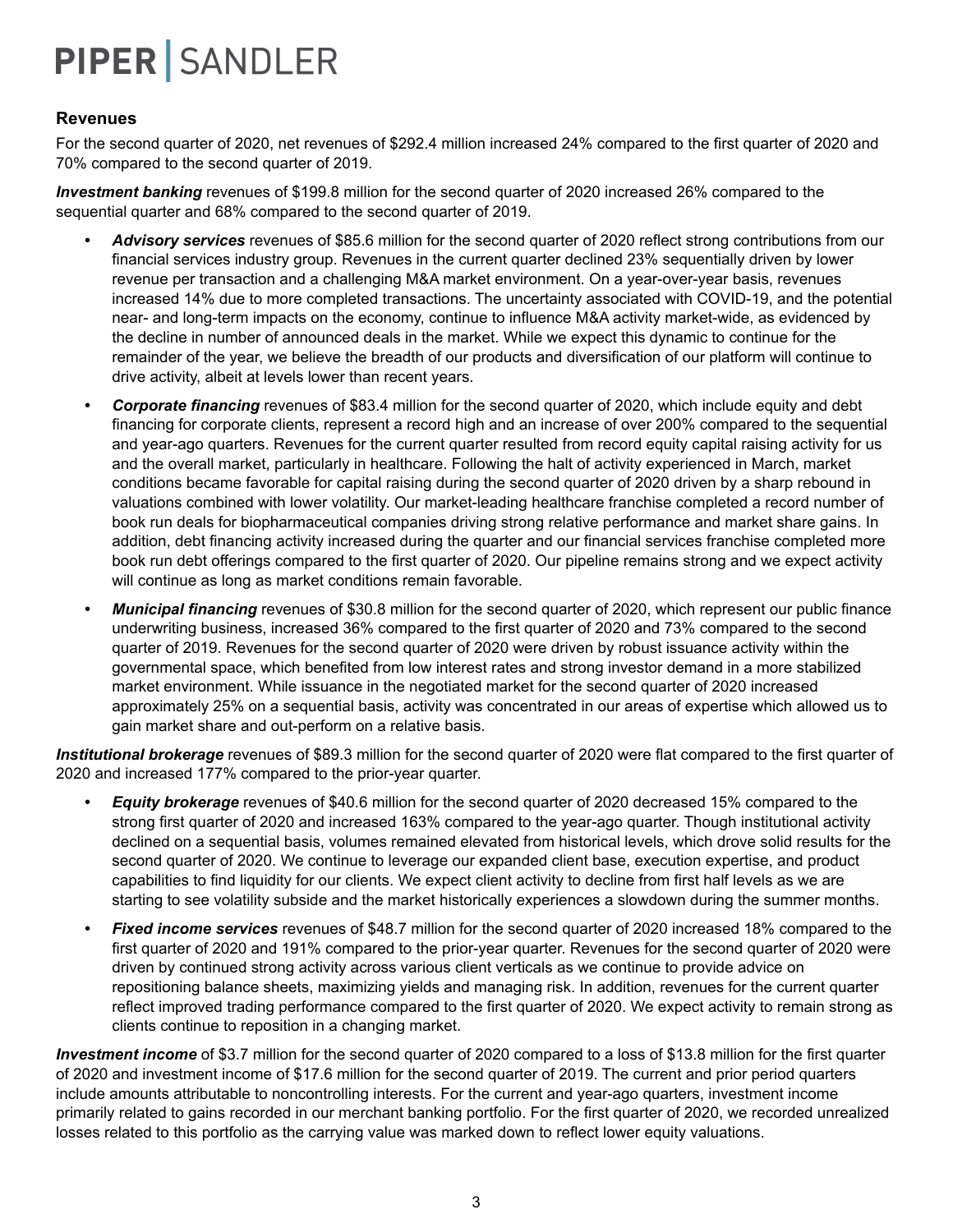#### **Non-Interest Expenses**

For the second quarter of 2020, non-interest expenses of \$285.0 million increased 5% compared to the first quarter of 2020 and 88% compared to the prior year quarter.

- *Compensation ratio* of 73.0% for the second quarter of 2020 declined compared to the first quarter of 2020 as the result of higher net revenues. The compensation ratio for the current quarter increased compared to the second quarter of 2019 driven by \$27.8 million of acquisition-related compensation expense related to restricted consideration and retention awards associated with the acquisitions of Sandler O'Neill and The Valence Group, and the earn out associated with the acquisition of Weeden & Co.
- *• Non-compensation expenses* of \$71.5 million for the second quarter of 2020 decreased 13% compared to the sequential quarter driven primarily by lower acquisition-related expenses. Non-compensation expenses for the current quarter increased 46% compared to the second quarter of 2019 driven by the addition of our recent acquisitions to the platform and intangible asset amortization expense of \$11.6 million.

#### **Pre-Tax Income**

For the second quarter of 2020, we recorded pre-tax income of \$7.4 million compared to a pre-tax loss of \$34.0 million for the first quarter of 2020 and pre-tax income of \$20.9 million for the second quarter of 2019.

*• Pre-tax margin* of 2.5% for the second quarter of 2020 improved compared to negative 14.4% for the first quarter of 2020 as the result of higher revenues and lower non-compensation expenses. Pre-tax margin for the current quarter declined compared to 12.1% for the second quarter of 2019 driven by an increased compensation ratio resulting from higher acquisition-related compensation.

#### **Net Income & Earnings Per Share**

For the second quarter of 2020, we recorded net income of \$1.5 million, or \$0.10 per diluted common share. Results for the quarter were impacted by meaningfully higher acquisition-related expenses and a higher effective tax rate.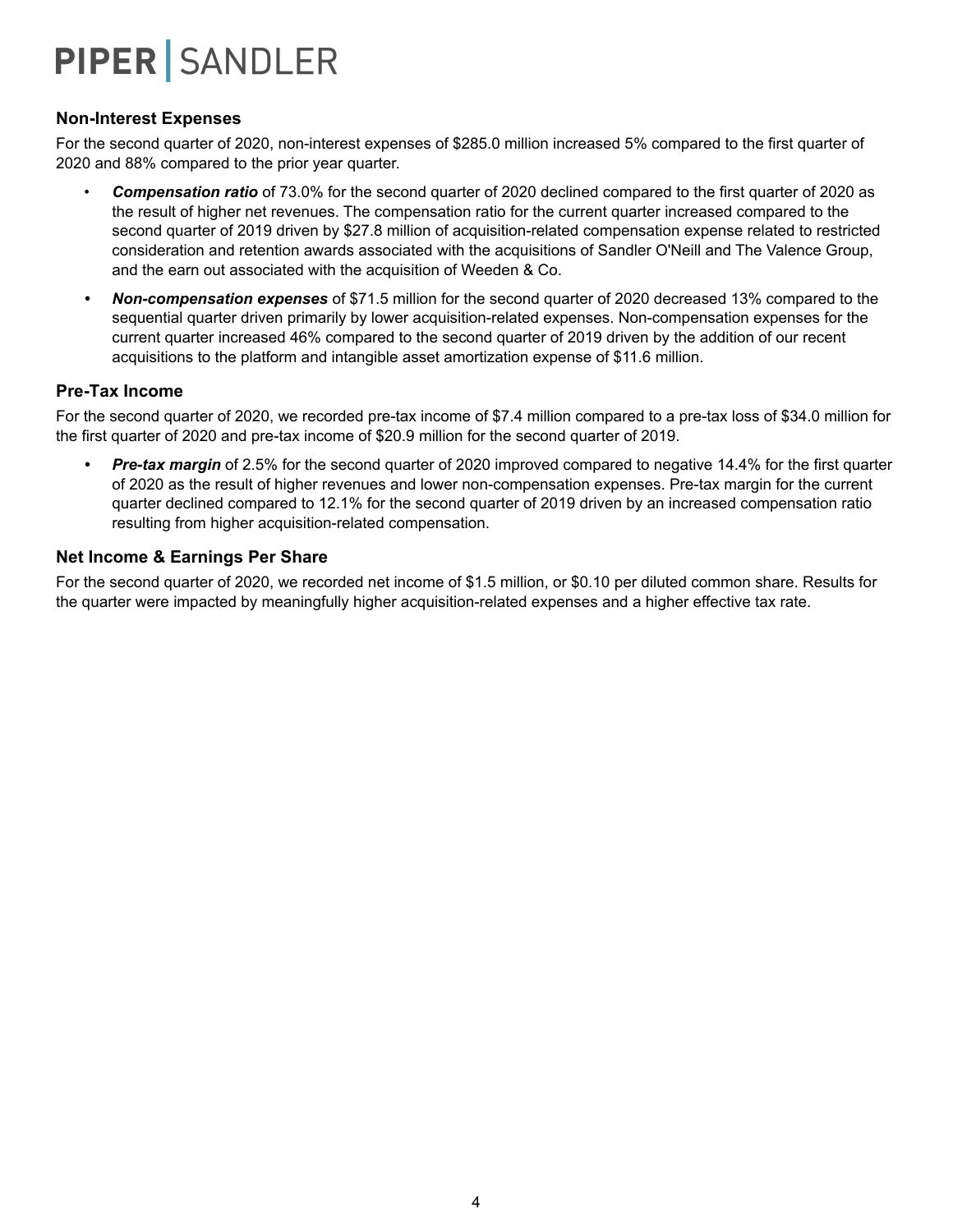### NON-GAAP SELECTED FINANCIAL DATA

The following summarizes our results on an adjusted, non-GAAP basis.

|                                                                             |                 | <b>Three Months Ended</b> |                                   |                    |         |                 | <b>Six Months Ended</b> |        |
|-----------------------------------------------------------------------------|-----------------|---------------------------|-----------------------------------|--------------------|---------|-----------------|-------------------------|--------|
|                                                                             | <b>June 30,</b> | Mar. 31,                  | <b>June 30,</b>                   | % Change vs.       |         | <b>June 30,</b> | <b>June 30,</b>         | %      |
| (Dollars in thousands, except per share data)                               | 2020            | 2020                      | 2019                              | $\overline{Q1-20}$ | $Q2-19$ | 2020            | 2019                    | Change |
| <b>Adjusted net revenues</b>                                                |                 |                           |                                   |                    |         |                 |                         |        |
| Advisory services                                                           | \$85,569        | \$111,226                 | \$75,238                          | $-23%$             | 14%     | \$196,795       | \$190,117               | 4%     |
| Corporate financing                                                         | 83,448          | 25,176                    | 25,718                            | 231%               | 224%    | 108,624         | 39,234                  | 177%   |
| Municipal financing                                                         | 30,810          | 22,596                    | 17,783                            | 36%                | 73%     | 53,406          | 30,449                  | 75%    |
| Investment banking                                                          | 199,827         | 158,998                   | 118,739                           | 26%                | 68%     | 358,825         | 259,800                 | 38%    |
| Equity brokerage                                                            | 40,644          | 47,853                    | 15,468                            | $-15%$             | 163%    | 88,497          | 31,374                  | 182%   |
| Fixed income services                                                       | 48,695          | 41,290                    | 16,736                            | 18%                | 191%    | 89,985          | 35,795                  | 151%   |
| Institutional brokerage                                                     | 89,339          | 89,143                    | 32,204                            | $-\frac{9}{6}$     | 177%    | 178,482         | 67,169                  | 166%   |
| Interest income                                                             | 3,065           | 6,065                     | 6,863                             | $-49%$             | $-55%$  | 9,130           | 14,430                  | $-37%$ |
| Investment income/(loss)                                                    | 1,498           | (7, 290)                  | 7,966                             | N/M                | $-81%$  | (5, 792)        | 9,145                   | N/M    |
| Total revenues                                                              | 293,729         | 246,916                   | 165,772                           | 19%                | 77%     | 540,645         | 350,544                 | 54%    |
| Interest expense                                                            | 1,062           | 1,994                     | 2,993                             | $-47%$             | $-65%$  | 3,056           | 5,636                   | $-46%$ |
| Adjusted net revenues                                                       | \$292,667       | \$244,922                 | \$162,779                         | 19%                | 80%     | \$537,589       | \$344,908               | 56%    |
| <b>Adjusted operating expenses</b><br>Adjusted compensation and<br>benefits | \$185,772       | \$158,693                 | \$101,147                         | 17%                | 84%     | \$344,465       | \$215,967               | 59%    |
| Adjusted non-compensation<br>expenses                                       | 55,128          | 57,216                    | 40,780                            | -4%                | 35%     | 112,344         | 81,162                  | 38%    |
| Adjusted operating expenses                                                 | \$240,900       | \$215,909                 | \$141,927                         | 12%                | 70%     | \$456,809       | \$297,129               | 54%    |
| <b>Adjusted operating income</b>                                            | 51,767<br>S.    | \$29,013                  | \$20,852                          | 78%                | 148%    | 80,780<br>\$    | \$<br>47.779            | 69%    |
| <b>Adjusted ratios and margin</b>                                           |                 |                           |                                   |                    |         |                 |                         |        |
| Adjusted compensation ratio                                                 | 63.5%           | 64.8%                     | 62.1%                             |                    |         | 64.1%           | 62.6%                   |        |
| Adjusted non-compensation ratio                                             | 18.8%           | 23.4%                     | 25.1%                             |                    |         | 20.9%           | 23.5%                   |        |
| Adjusted operating margin                                                   | 17.7%           | 11.8%                     | 12.8%                             |                    |         | 15.0%           | 13.9%                   |        |
| <b>Adjusted net income</b>                                                  | \$34,492        | \$25,424                  | \$18,982                          | 36%                | 82%     | \$<br>59,916    | \$<br>41,169            | 46%    |
| Adjusted earnings per diluted<br>common share                               | \$<br>1.93      | \$<br>1.48                | $\boldsymbol{\mathsf{S}}$<br>1.32 | 30%                | 46%     | 3.35<br>- \$    | \$<br>2.83              | 18%    |

#### *N/M – Not meaningful*

Throughout the press release, including the table above, we present financial measures that are not prepared in accordance with U.S. generally accepted accounting principles ("U.S. GAAP"). The non-GAAP financial measures include adjustments to exclude: (1) revenues and expenses related to noncontrolling interests, (2) interest expense on long-term financing, (3) amortization of intangible assets related to acquisitions, (4) compensation and non-compensation expenses from acquisition-related agreements, (5) acquisition-related restructuring and integration costs and (6) discontinued operations. The adjusted weighted average diluted shares outstanding used in the calculation of non-GAAP earnings per diluted common share contains an adjustment to include the common shares for unvested restricted stock awards with service conditions granted pursuant to the acquisitions of Sandler O'Neill and The Valence Group. Management believes that presenting results and measures on this adjusted basis alongside U.S. GAAP measures provides the most meaningful basis for comparison of its operating results across periods, and enhances the overall understanding of our current financial performance by excluding certain items that may not be indicative of our core operating results. The non-GAAP financial measures should be considered in addition to, not as a substitute for, measures of financial performance prepared in accordance with U.S. GAAP. For a detailed explanation of the adjustments made to the corresponding U.S. GAAP measures, see "Reconciliation of U.S. GAAP to Selected Summary Financial Information."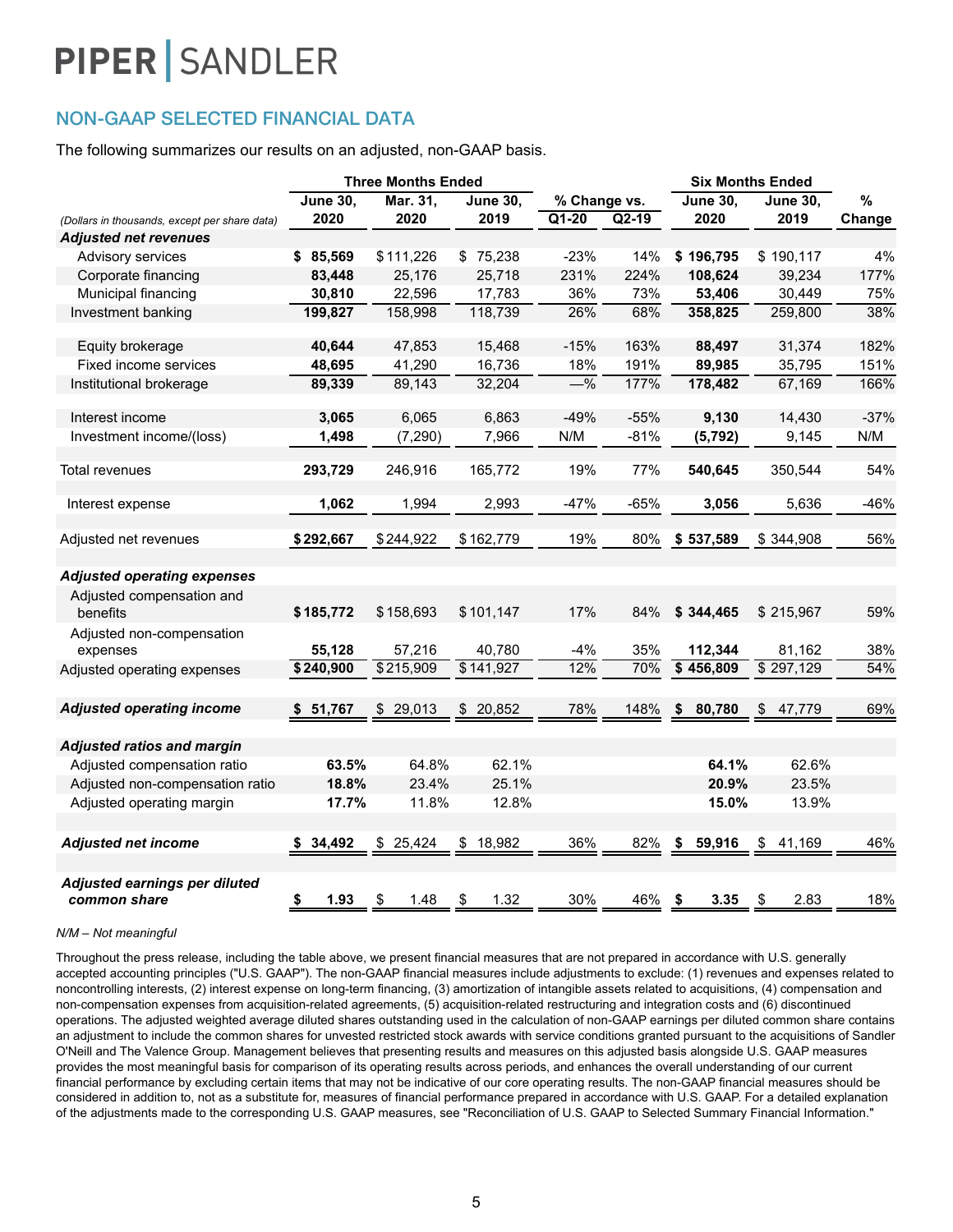#### **Adjusted Net Revenues**

For the second quarter of 2020, adjusted net revenues of \$292.7 million increased 19% compared to the first quarter of 2020 and 80% compared to the second quarter of 2019 driven by record corporate capital raising, robust municipal financing activity, and the addition of Sandler O'Neill and Weeden & Co. to our platform.

#### **Adjusted Operating Expenses**

For the second quarter of 2020, adjusted operating expenses of \$240.9 million increased 12% compared to the sequential quarter and 70% compared to the second quarter of 2019.

- *• Adjusted compensation ratio* of 63.5% for the second quarter of 2020 declined compared to the sequential quarter and increased compared to the year-ago quarter. The adjusted compensation ratio for the current quarter was slightly elevated as we manage near-term compensation costs in conjunction with investments, employee retention and business outlook.
- *• Adjusted non-compensation expenses* of \$55.1 million for the second quarter of 2020 decreased 4% compared to the sequential quarter due to a meaningful decline in marketing and business development expenses associated with reduced travel and entertainment and lower trade execution and clearance costs, offset in part by higher deal-related expenses. Adjusted non-compensation expenses increased 35% compared to the second quarter of 2019 driven by the addition of our recent acquisitions.

#### **Adjusted Operating Income**

For the second quarter of 2020, adjusted operating income of \$51.8 million increased 78% compared to the sequential quarter and 148% compared to the second quarter of 2019.

*• Adjusted operating margin* of 17.7% for the second quarter of 2020 increased compared to 11.8% for the first quarter of 2020 and 12.8% for the year-ago period. Adjusted operating margin for the current quarter reflects the operating leverage in our business at higher revenue levels.

#### **Adjusted Net Income & Adjusted Earnings Per Share**

For the second quarter of 2020, adjusted net income of \$34.5 million, or \$1.93 of adjusted earnings per diluted common share, increased compared to the first quarter of 2020 and the second quarter of 2019. Adjusted net income and adjusted earnings per diluted common share for the current quarter increased compared to the prior quarters as the result of a higher operating margin, which was offset in part by a higher adjusted income tax rate.

### COMPLETED DEAL INFORMATION

|                                          |                 | <b>Three Months Ended</b> |                 |              |           | <b>Six Months Ended</b> |      |                 |        |
|------------------------------------------|-----------------|---------------------------|-----------------|--------------|-----------|-------------------------|------|-----------------|--------|
|                                          | <b>June 30.</b> | Mar. 31.                  | <b>June 30.</b> | % Change vs. |           | <b>June 30.</b>         |      | <b>June 30.</b> | %      |
| (Dollars in billions)                    | 2020            | 2020                      | 2019            | Q1-20        | $Q2-19$   | 2020                    |      | 2019            | Change |
| <b>Advisory services</b>                 |                 |                           |                 |              |           |                         |      |                 |        |
| Aggregate transaction value              | \$<br>7.8       | \$<br>7.6                 | \$<br>4.8       | 3%           | 63%       | \$<br>15.4              | \$.  | 16.7            | -8%    |
| <b>Total transactions</b>                | 55              | 57                        | 46              | $-4%$        | 20%       | 112                     |      | 81              | 38%    |
|                                          |                 |                           |                 |              |           |                         |      |                 |        |
| <b>Corporate financings</b>              |                 |                           |                 |              |           |                         |      |                 |        |
| Total equity transactions                | 42              | 12                        | 22              | 250%         | 91%       | 54                      |      | 34              | 59%    |
| Book run equity transactions             | 30              | 11                        | 15              | 173%         | 100%      | 41                      |      | 22              | 86%    |
| Total debt and preferred transactions    | 21              | 8                         |                 | 163%         | N/M       | 29                      |      |                 | N/M    |
| Book run debt and preferred transactions | 16              | 3                         |                 | 433%         | N/M       | 19                      |      |                 | N/M    |
|                                          |                 |                           |                 |              |           |                         |      |                 |        |
| <b>Municipal negotiated issues</b>       |                 |                           |                 |              |           |                         |      |                 |        |
| Aggregate par value                      | \$<br>5.9       | \$<br>3.6                 | \$<br>3.1       | 64%          | $90\%$ \$ | 9.5                     | - \$ | 4.8             | 98%    |
| Total issues                             | 223             | 148                       | 134             | 51%          | 66%       | 371                     |      | 218             | 70%    |
|                                          |                 |                           |                 |              |           |                         |      |                 |        |

*N/M – Not meaningful*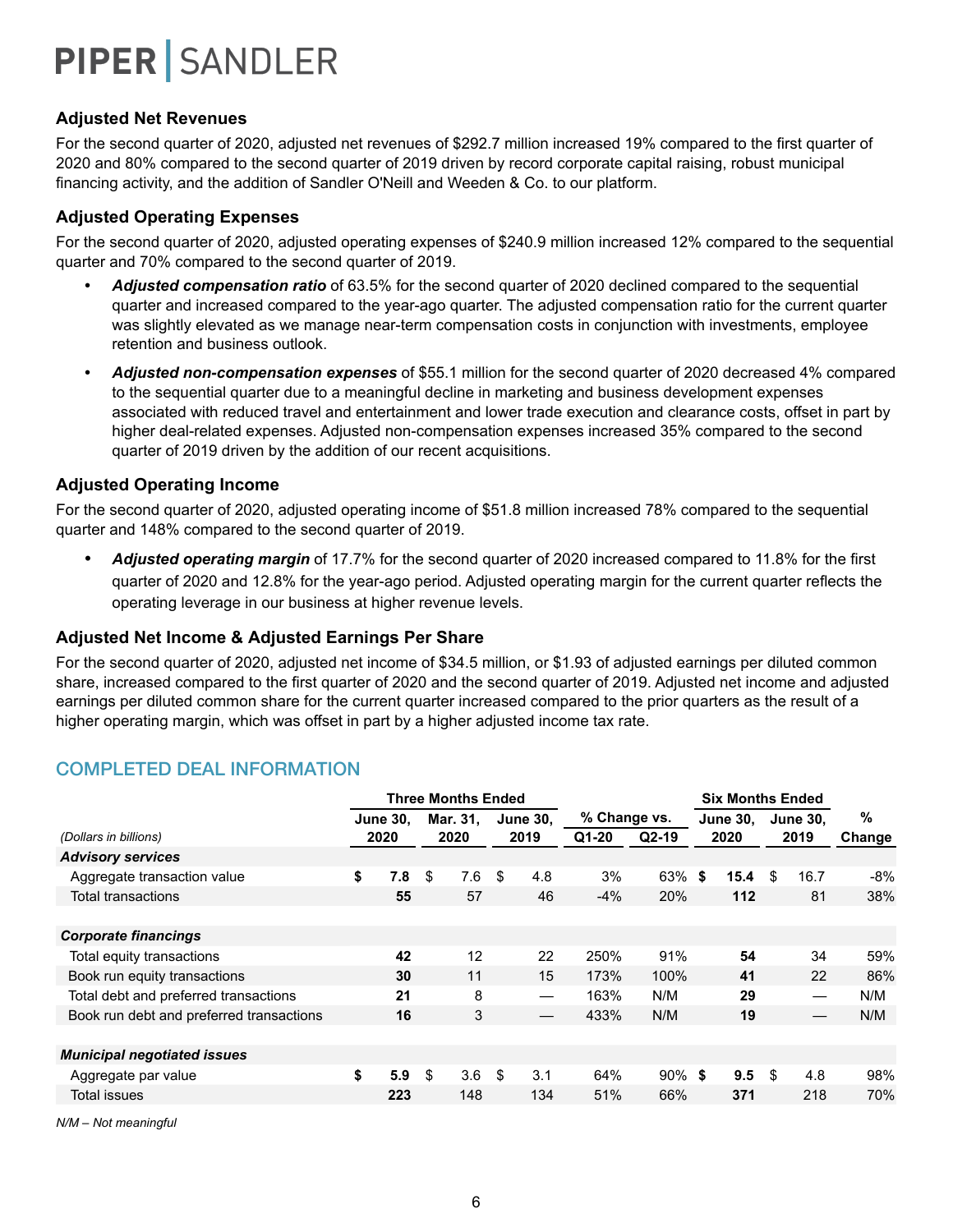### TAXES

The U.S. federal government enacted the Coronavirus Aid, Relief and Economic Security Act (the "CARES Act") on March 27, 2020 in response to the COVID-19 pandemic, which contained tax provisions allowing a five year carry back of corporate federal tax years 2018, 2019, and 2020, to periods when the corporate federal tax rate was 35%.

In the first quarter of 2020, we recorded tax benefits related to the CARES Act, which drove our adjusted income tax rate lower. Given our strong performance for the second quarter of 2020, we reduced a portion of these tax benefits, which drove our adjusted income tax rate higher. The net impact resulted in tax benefits of \$2.6 million for the first half of 2020. Excluding the year-to-date impact of the CARES Act tax benefits, our non-GAAP effective tax rate was 24.6%.

In the second quarter of 2019, we recorded a tax benefit of \$3.5 million related to restricted stock vesting at values greater than the grant price. Excluding the impact of this tax benefit, our non-GAAP effective tax rate was 25.5%. On a year-todate basis, we recorded a tax benefit of \$5.1 million related to restricted stock vesting at values greater than the grant price. Excluding the impact of this tax benefit, our non-GAAP effective tax rate was 24.6% for the first half of 2019.

### **CAPITAL**

#### **Dividends**

On July 31, 2020, our Board of Directors declared a quarterly cash dividend on the company's common stock of \$0.30 per share, to be paid on September 11, 2020, to shareholders of record as of the close of business on August 28, 2020. Although this quarterly dividend increased compared to the previous quarter, it is lower compared to our 2019 quarterly dividends, as we prudently manage capital and maintain our balance sheet strength and flexibility during this challenging environment.

During the second quarter of 2020, we paid a quarterly cash dividend on the company's common stock of \$0.20 per share, totaling \$2.8 million. For the first half of 2020, we returned an aggregate of \$18.8 million, or \$1.325 per share, to shareholders through quarterly dividends and the annual special dividend, which was paid in the first quarter of 2020.

#### **Share Repurchases**

In the first half of 2020, we repurchased approximately 98,000 shares of the company's common stock at an average price of \$84.14 per share, from restricted stock award recipients selling shares upon the award vesting to meet their employment tax obligations. We also repurchased approximately 129,000 shares, at an average price of \$71.58 per share, pursuant to our share repurchase authorization. The aggregate amount of approximately 227,000 shares, or \$17.5 million, were repurchased at an average price of \$77.01 per share.

Our capital and liquidity positions remain strong, our leverage is low, and our risk posture remains conservative. We have reduced inventory levels and remain prudent in allocating capital as we continue to adapt and respond to the changing market conditions.

### ADDITIONAL INFORMATION

|                                                 | <b>June 30,</b><br>2020 | Mar. 31,<br>2020 | <b>June 30,</b><br>2019 |
|-------------------------------------------------|-------------------------|------------------|-------------------------|
| <b>Human Capital</b>                            |                         |                  |                         |
| Full-time employees                             | $1,464*$                | 1.537            | 1,185                   |
| Investment banking managing directors           | 134                     | 128              | 92                      |
|                                                 |                         |                  |                         |
| Shareholder Information** (amounts in millions) |                         |                  |                         |
| Common shareholders' equity                     | \$<br>746.0             | 729.6<br>S       | \$<br>657.7             |
| Common shares outstanding                       | 13.8                    | 13.8             | 13.7                    |
| Restricted shares outstanding                   | 4.2                     | 3.4              | 0.5                     |
| Total shares outstanding                        | 18.0                    | 17.2             | 14.2                    |

*\* Total full-time employees declined sequentially driven by the delayed start of the 2020 investment banking analyst class.*

*\*\* Amounts presented within Shareholder Information reflect continuing and discontinued results.*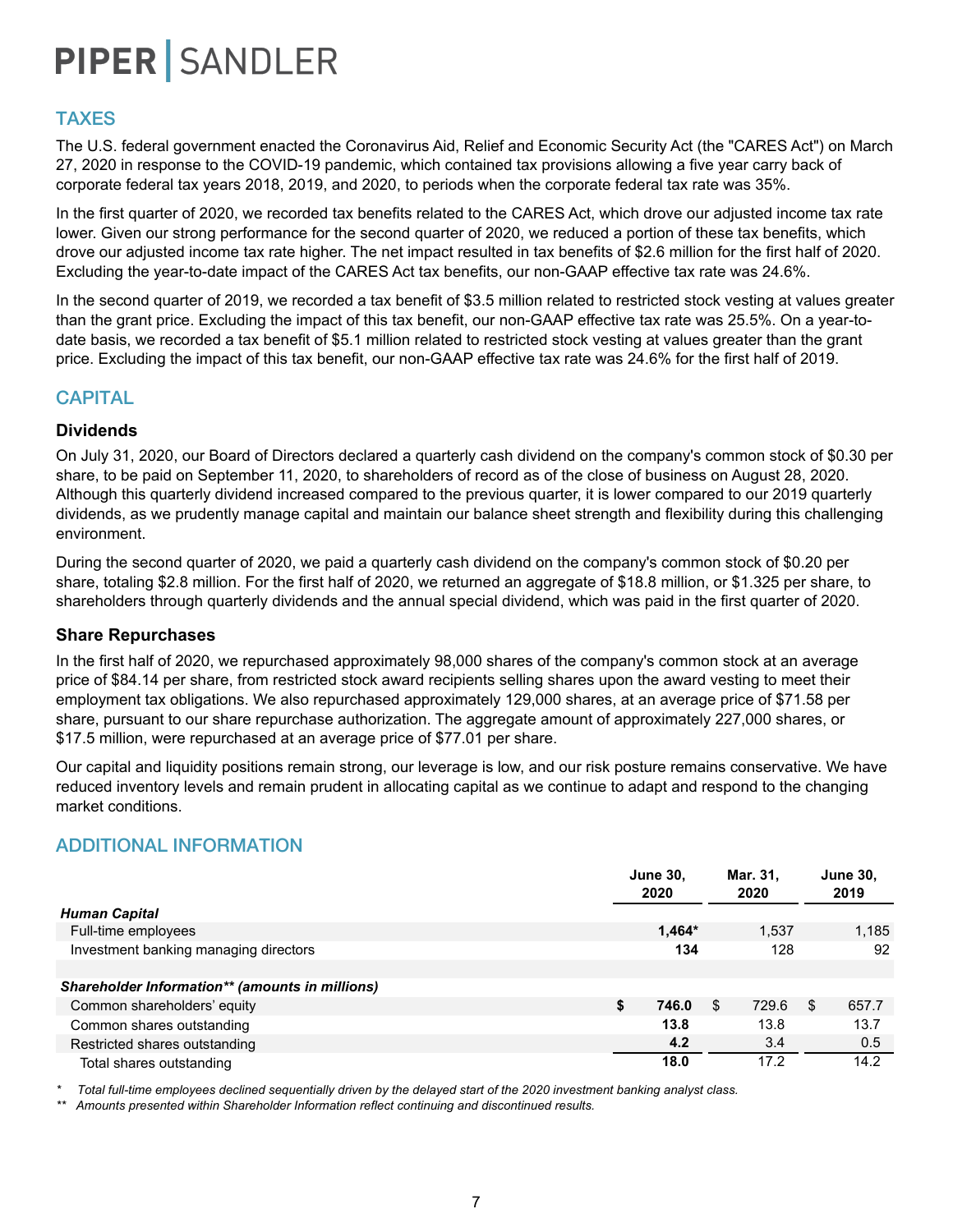### **Conference Call with Management**

Chad R. Abraham, chief executive officer; Debbra L. Schoneman, president; and Timothy L. Carter, chief financial officer, will host a conference call to discuss the financial results on Friday, July 31, 2020, at 9 a.m. Eastern Time (8 a.m. Central Time). Participants can access the call by dialing 888-810-0209 (toll-free domestic) or 706-902-1361 (international) and referencing reservation number: 6837947. Callers should dial in at least 15 minutes prior to the call time. A live audio webcast of the call will be available through the company's website at www.pipersandler.com.

A recording of the conference call will be available for replay approximately three hours following the completion of the live call. Participants can listen to the recording by dialing 855-859-2056 and referencing reservation number: 6837947. A replay of the audio webcast will also be available through the company's website referenced above.

#### **About Piper Sandler**

Piper Sandler Companies (NYSE: PIPR) is a leading investment bank and institutional securities firm driven to help clients Realize the Power of Partnership®. Securities brokerage and investment banking services are offered in the U.S. through Piper Sandler & Co., member SIPC and NYSE; in Europe through Piper Sandler Ltd., authorized and regulated by the U.K. Financial Conduct Authority; and in Hong Kong through Piper Sandler Hong Kong Ltd., authorized and regulated by the Securities and Futures Commission. Private equity strategies and fixed income advisory services are offered through separately registered advisory affiliates.

© 2020. Since 1895. Piper Sandler Companies. 800 Nicollet Mall, Minneapolis, Minnesota 55402-7036

#### **Investor Relations Contact**

Tim Carter Tel: 612 303-5607 timothy.carter@psc.com

#### **COVID-19 Impact**

The decline in the macroeconomic outlook and the increase in market uncertainty as a result of the ongoing COVID-19 pandemic has negatively impacted our overall results of operations and our corporate investment banking operations in particular. Within the current environment, we expect that M&A advisory activity will be significantly below that of previous years, and the timing of transaction closings may be prolonged, as the market conditions typically required for these transactions are challenged. Although corporate equity and debt new issue activity has been strong, this increased activity may not be sufficient to offset the decline in M&A advisory engagements.

It is uncertain how long and to what extent the COVID-19 pandemic and the associated economic and market downturn will negatively impact our business. A further decrease in demand for our financial services could negatively impact our liquidity position and our growth strategy. The length and degree of the impact will likely be correlated to the length and depth of the economic slowdown, which will determine the speed of the recovery of the U.S. and global equity and credit markets. Any concern or doubts in the market about the pace or ability of normal economic activity to resume, or the efficacy or adequacy of the government measures enacted to support the global economy, could further erode the outlook for macroeconomic conditions and business confidence, and cause further decreases in our equities investment banking revenues. In addition, to the extent that the primary sectors that are covered by our corporate investment banking business take longer to recover due to the erosion of economic conditions in those sectors, such as the energy or consumer sectors, our corporate investment banking business could continue to be negatively impacted even after other sectors begin to experience a recovery.

Market access to working capital, short-term and long-term financing opportunities, and the ability to raise capital may be impacted significantly during these periods of economic distress. Our ability to fund operations, make capital investments or commitments, maintain compliance with our debt covenants, fund the payment of shareholder dividends, and repurchase shares of our common stock may be adversely affected, depending on the total impact and length of the disruption. We continue to regularly monitor our cash levels, liquidity, regulatory capital requirements, and debt covenants in light of the pandemic.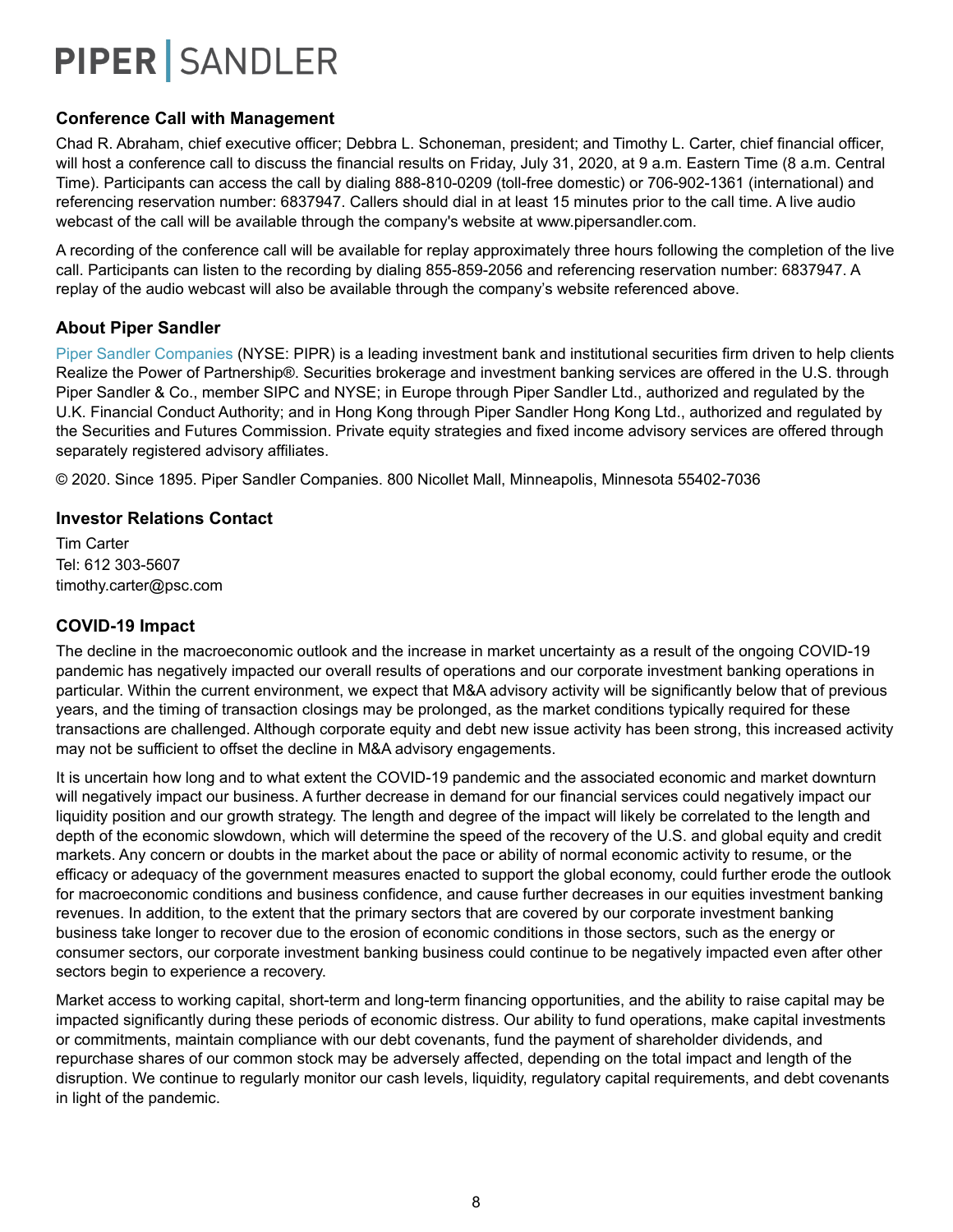#### **Cautionary Note Regarding Forward-Looking Statements**

This press release and the conference call to discuss the contents of this press release contain forward-looking statements. Statements that are not historical or current facts, including statements about beliefs and expectations, are forward-looking statements and are subject to significant risks and uncertainties that are difficult to predict. These forwardlooking statements cover, among other things, statements made about the outlook for future periods for corporate advisory (i.e., M&A), capital markets, and public finance transactions (including our performance in specific sectors), current deal pipelines (or backlogs), the uncertainty regarding the scope and impact of COVID-19, revenue levels from recent transactions (i.e., The Valence Group, Sandler O'Neill, and Weeden & Co.), areas of potential growth and market share gains for the company (e.g., sectors within corporate advisory or geographic regions within public finance), economic and market conditions (including the outlook for equity markets, municipal issuance, and the interest rate environment), our recruiting pipeline, the state of our equity and fixed income brokerage businesses, anticipated financial results for future periods (including expectations regarding revenue levels, non-compensation expenses, effective tax rate, compensation ratio, compensation and benefits expense, operating margins, return on equity, and earnings per share), our strategic priorities, including growth of investment banking, the payment of our quarterly and special dividends to our shareholders, our share repurchase program, the expected benefits and integration of our recent acquisitions of The Valence Group, Sandler O'Neill, and Weeden & Co., or other similar matters.

Forward-looking statements involve inherent risks and uncertainties, both known and unknown, and important factors could cause actual results to differ materially from those anticipated or discussed in the forward-looking statements. These risks, uncertainties and important factors include, but are not limited to, the following:

- revenues from corporate advisory (i.e., M&A) engagements and equity and debt financings may vary materially depending on the number, size, and timing of completed transactions, and completed transactions do not generally provide for subsequent engagements;
- the duration, extent and severity of the ongoing COVID-19 pandemic, including its impacts across our business, operations and employees and on economies and markets more generally;
- the expected benefits of our recent acquisitions of The Valence Group, Sandler O'Neill and Weeden & Co. may take longer than anticipated to achieve or may not be achieved in their entirety or at all, and will in part depend on our ability to retain and hire key personnel, and the costs or difficulties relating to the combination of the businesses may be greater than expected and may adversely affect our results of operations;
- market and economic conditions or developments may be unfavorable, including in specific sectors in which we operate, and these conditions or developments, such as market fluctuations or volatility, may adversely affect our business, revenue levels and profitability;
- the volume of anticipated transactions including corporate advisory (i.e., M&A), equity financing, and debt financing – and the corresponding revenues from the transactions may vary from quarter to quarter significantly, particularly if there is a decline in macroeconomic conditions or the financial markets;
- interest rate volatility, especially if the changes are rapid or severe, could negatively impact our fixed income institutional business and the negative impact could be exaggerated by reduced liquidity in the fixed income markets; and
- our stock price may fluctuate as a result of several factors, including but not limited to, changes in our revenues and operating results.

A further listing and description of these and other risks, uncertainties and important factors can be found in the sections titled "Risk Factors" in Part I, Item 1A of our Annual Report on Form 10-K for the year ended December 31, 2019 and "Management's Discussion and Analysis of Financial Condition and Results of Operations" in Part II, Item 7 of our Annual Report on Form 10-K for the year ended December 31, 2019, and updated in our subsequent reports filed with the SEC (available at our Web site at www.pipersandler.com and at the SEC Web site at www.sec.gov).

Forward-looking statements speak only as of the date they are made, and readers are cautioned not to place undue reliance on them. We undertake no obligation to update them in light of new information or future events.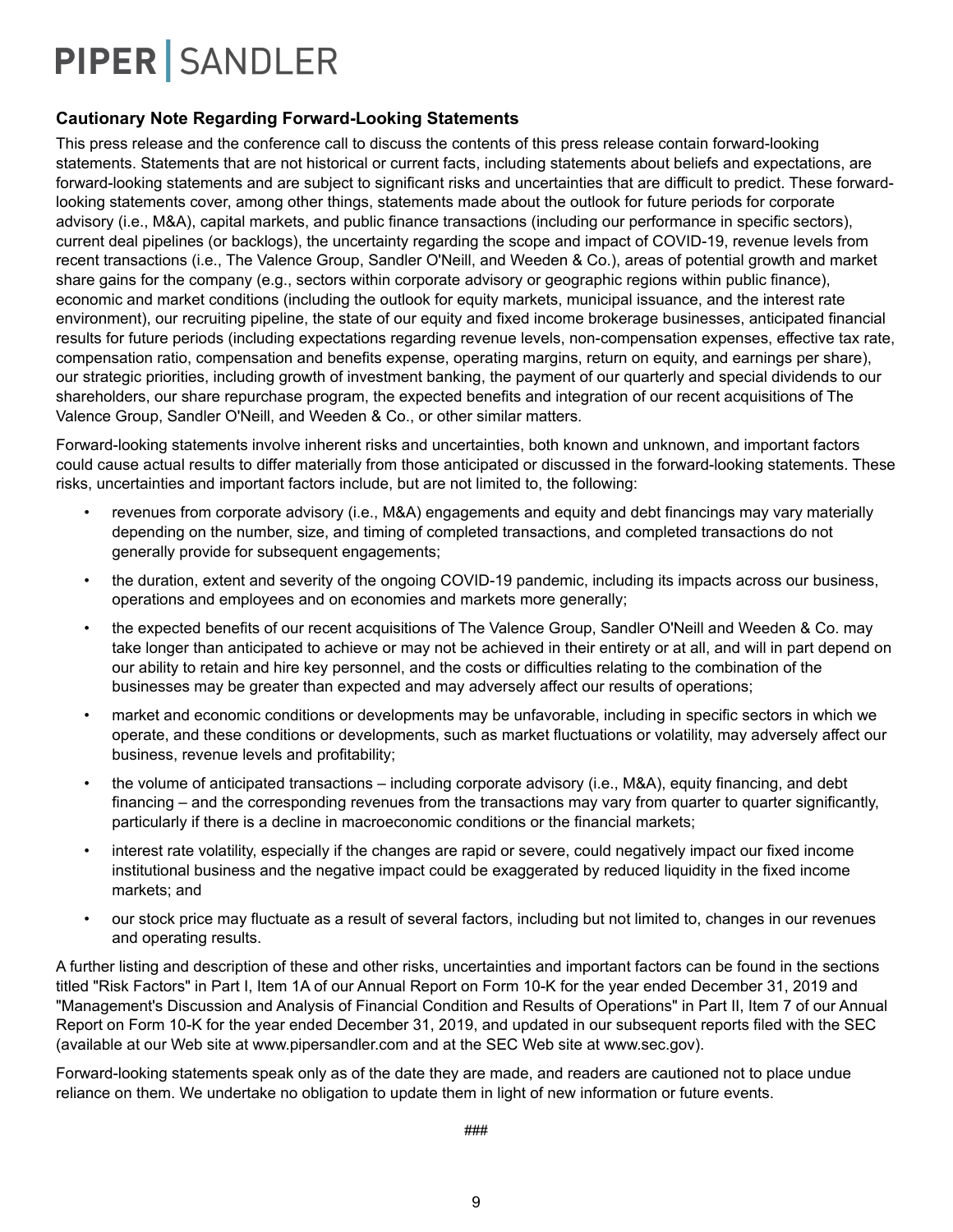### **Piper Sandler Companies**

### **Preliminary Results of Operations (U.S. GAAP – Unaudited)**

|                                                                                           | <b>Three Months Ended</b> |                     | Percent Inc/(Dec) |                                               | <b>Six Months Ended</b> |                       |                 |                                                             |
|-------------------------------------------------------------------------------------------|---------------------------|---------------------|-------------------|-----------------------------------------------|-------------------------|-----------------------|-----------------|-------------------------------------------------------------|
| (Amounts in thousands,                                                                    | <b>June 30,</b>           | Mar. 31,            | June $30,$        | 2Q '20                                        | 2Q '20                  | <b>June 30,</b>       | <b>June 30.</b> | Percent                                                     |
| except per share data)                                                                    | 2020                      | 2020                | 2019              | vs. 1Q '20                                    | vs. 2Q '19              | 2020                  | 2019            | Inc/(Dec)                                                   |
| <b>Revenues:</b>                                                                          |                           |                     |                   |                                               |                         |                       |                 |                                                             |
| Investment banking                                                                        | \$199,827                 | \$158,998           | \$118,739         | 25.7%                                         | 68.3 %                  | \$358,825             | \$259,800       | 38.1 %                                                      |
| Institutional brokerage                                                                   | 89,339                    | 89,143              | 32,204            | 0.2                                           | 177.4                   | 178,482               | 67,169          | 165.7                                                       |
| Interest income                                                                           | 3,065                     | 6,065               | 6,863             | (49.5)                                        | (55.3)                  | 9,130                 | 14,430          | (36.7)                                                      |
| Investment income/(loss)                                                                  | 3,733                     | (13,826)            | 17,605            | N/M                                           | (78.8)                  | (10,093)              | 19,197          | N/M                                                         |
| Total revenues                                                                            | 295,964                   | 240,380             | 175,411           | 23.1                                          | 68.7                    | 536,344               | 360,596         | 48.7                                                        |
| Interest expense                                                                          | 3,526                     | 4,212               | 2,993             | (16.3)                                        | 17.8                    | 7,738                 | 5,636           | 37.3                                                        |
| Net revenues                                                                              | 292,438                   | 236,168             | 172,418           | 23.8                                          | 69.6                    | 528,606               | 354,960         | 48.9                                                        |
| Non-interest expenses:                                                                    |                           |                     |                   |                                               |                         |                       |                 |                                                             |
| Compensation and benefits                                                                 | 213,560                   | 188,124             | 102,476           | 13.5                                          | 108.4                   | 401,684               | 219,603         | 82.9                                                        |
| Outside services                                                                          | 9,899                     | 8,439               | 8,451             | 17.3                                          | 17.1                    | 18,338                | 17,022          | 7.7                                                         |
| Occupancy and equipment                                                                   | 13,269                    | 12,238              | 8,425             | 8.4                                           | 57.5                    | 25,507                | 16,774          | 52.1                                                        |
| Communications                                                                            | 11,096                    | 11,634              | 6,849             | (4.6)                                         | 62.0                    | 22,730                | 14,714          | 54.5                                                        |
| Marketing and business development                                                        | 2,588                     | 10,039              | 8,089             | (74.2)                                        | (68.0)                  | 12,627                | 14,827          | (14.8)                                                      |
| Deal-related expenses                                                                     | 11,204                    | 4,940               | 6,725             | 126.8                                         | 66.6                    | 16,144                | 11,453          | 41.0                                                        |
| Trade execution and clearance                                                             | 4,312                     | 7,151               | 1,017             | (39.7)                                        | 324.0                   | 11,463                | 2,823           | 306.1                                                       |
| Restructuring and integration costs                                                       | 3,724                     | 1,902               | 6,395             | 95.8                                          | (41.8)                  | 5,626                 | 6,395           | (12.0)                                                      |
| Intangible asset amortization                                                             | 11,637                    | 9,878               | 753               | 17.8                                          | N/M                     | 21,515                | 1,506           | $\ensuremath{\text{N}}/\ensuremath{\text{M}}$               |
| Other operating expenses                                                                  | 3,752                     | 15,852              | 2,313             | (76.3)                                        | 62.2                    | 19,604                | 5,781           | 239.1                                                       |
| Total non-interest expenses                                                               | 285,041                   | 270,197             | 151,493           | 5.5                                           | 88.2                    | 555,238               | 310,898         | 78.6                                                        |
| Income/(loss) from continuing<br>operations before income<br>tax expense/(benefit)        | 7,397                     | (34,029)            | 20,925            | N/M                                           | (64.6)                  | (26, 632)             | 44,062          | N/M                                                         |
| Income tax expense/(benefit)                                                              | 4,700                     | (11, 774)           | (180)             | $\ensuremath{\text{N}}/\ensuremath{\text{M}}$ | N/M                     | (7,074)               | 4,012           | N/M                                                         |
| Income/(loss) from continuing<br>operations                                               | 2,697                     | (22, 255)           | 21,105            | $\ensuremath{\text{N}}/\ensuremath{\text{M}}$ | (87.2)                  | (19, 558)             | 40,050          | N/M                                                         |
| <b>Discontinued operations:</b>                                                           |                           |                     |                   |                                               |                         |                       |                 |                                                             |
| Loss from discontinued operations,<br>net of tax                                          |                           |                     | (2,166)           |                                               | N/M                     |                       | (2,305)         | N/M                                                         |
| Net income/(loss)                                                                         | 2,697                     | (22, 255)           | 18,939            | N/M                                           | (85.8)                  | (19, 558)             | 37,745          | $\ensuremath{\text{N}}\xspace/\ensuremath{\text{M}}\xspace$ |
| Net income/(loss) applicable to<br>noncontrolling interests                               | 1,243                     | (7,528)             | 8,550             | $\ensuremath{\text{N}}/\ensuremath{\text{M}}$ | (85.5)                  | (6,285)               | 7,934           | N/M                                                         |
| Net income/(loss) applicable to Piper<br><b>Sandler Companies</b>                         | <b>S</b><br>1,454         | \$(14, 727)         | $$10,389$ (a)     | N/M                                           |                         | $(86.0)\%$ \$(13,273) | \$ 29,811 (a)   | N/M                                                         |
| Net income/(loss) applicable to Piper<br><b>Sandler Companies' common</b><br>shareholders | S,                        | $1,454$ $$(14,727)$ | $$10,151$ (a)     | N/M                                           |                         | $(85.7)\%$ \$(13,273) | $$27,887$ (a)   | N/M                                                         |

*Continued on the next page*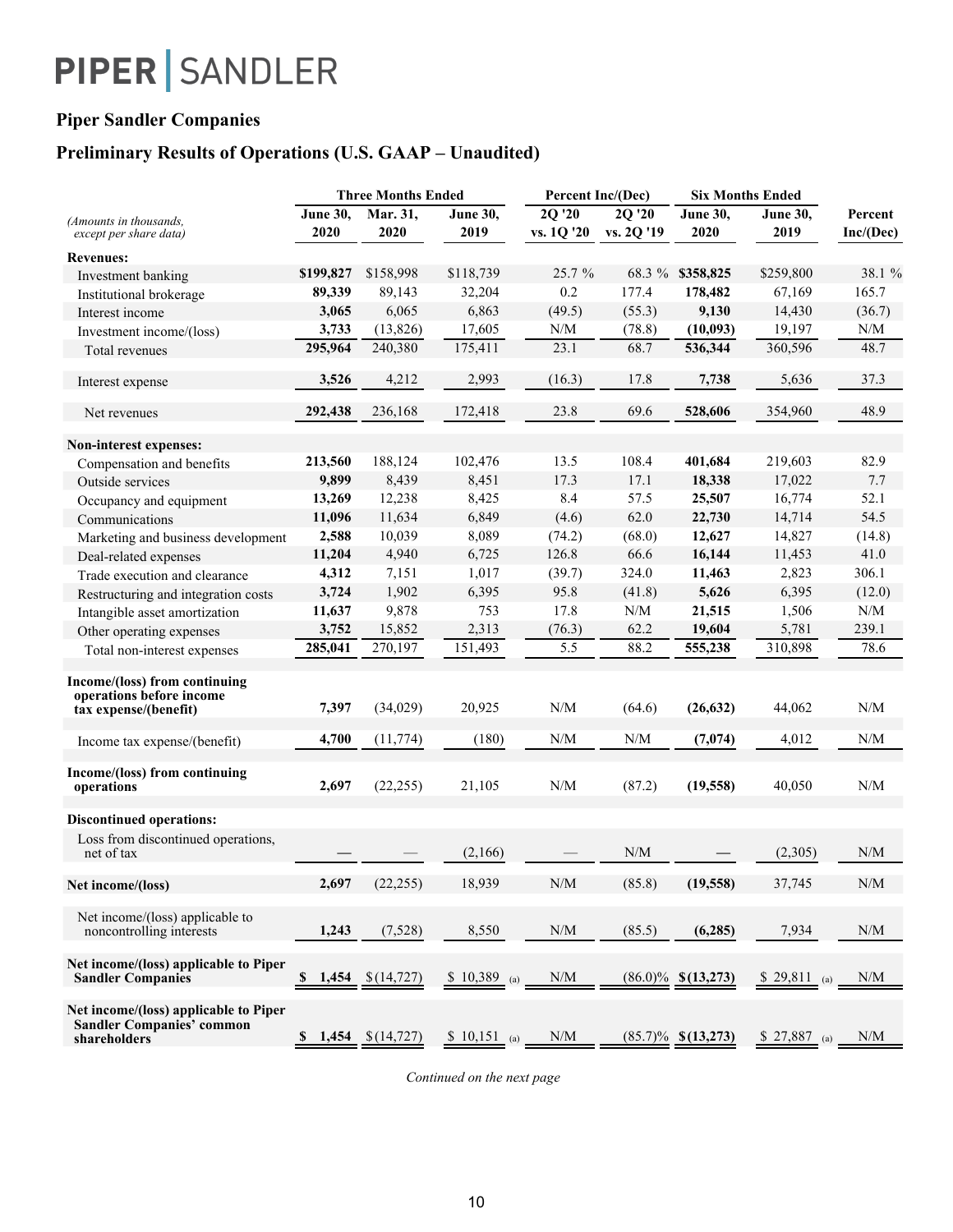### **Piper Sandler Companies**

### **Preliminary Results of Operations (U.S. GAAP – Unaudited) – continued**

|                                                                   | <b>Three Months Ended</b> |                                    |                         | <b>Percent Inc/(Dec)</b> | <b>Six Months Ended</b> |                         |                         |                      |
|-------------------------------------------------------------------|---------------------------|------------------------------------|-------------------------|--------------------------|-------------------------|-------------------------|-------------------------|----------------------|
| (Amounts in thousands.<br>except per share data)                  | June 30,<br>2020          | Mar. 31,<br>2020                   | <b>June 30,</b><br>2019 | 2Q '20<br>vs. 10 '20     | 2Q '20<br>vs. 20'19     | <b>June 30,</b><br>2020 | <b>June 30.</b><br>2019 | Percent<br>Inc/(Dec) |
| <b>Amounts applicable to Piper Sandler</b><br>Companies           |                           |                                    |                         |                          |                         |                         |                         |                      |
| Net income/(loss) from continuing<br>operations                   | \$1,454                   | \$(14, 727)                        | \$12,555                | N/M                      |                         | $(88.4)\%$ \$(13,273)   | \$32,116                | N/M                  |
| Net loss from discontinued operations                             |                           |                                    | (2,166)                 |                          | N/M                     |                         | (2,305)                 | N/M                  |
| Net income/(loss) applicable to Piper<br><b>Sandler Companies</b> | \$1,454                   | \$(14, 727)                        | \$10,389                | N/M                      |                         | $(86.0)\%$ \$(13,273)   | \$29,811                | N/M                  |
| Earnings/(loss) per basic common<br>share                         |                           |                                    |                         |                          |                         |                         |                         |                      |
| Income/(loss) from continuing<br>operations                       | \$<br>0.11                | <sup>\$</sup><br>(1.07)            | \$<br>0.90              | N/M                      | $(87.8)\%$ \$           | (0.96)                  | \$<br>2.24              | N/M                  |
| Loss from discontinued operations                                 |                           |                                    | (0.15)                  |                          | N/M                     |                         | (0.16)                  | N/M                  |
| Earnings/(loss) per basic common<br>share                         | \$<br>0.11                | (1.07)<br>\$                       | 0.75<br>\$              | N/M                      | $(85.3)\%$ \$           | (0.96)                  | 2.08<br>\$              | N/M                  |
| Earnings/(loss) per diluted common<br>share                       |                           |                                    |                         |                          |                         |                         |                         |                      |
| Income/(loss) from continuing<br>operations                       | $\mathbf{s}$<br>0.10      | \$<br>(1.07)                       | \$<br>0.87              | N/M                      | $(88.5)\%$ \$           | (0.96)                  | \$<br>2.18              | N/M                  |
| Loss from discontinued operations                                 |                           |                                    | (0.15)                  |                          | N/M                     |                         | (0.16)                  | N/M                  |
| Earnings/(loss) per diluted common<br>share                       | $\mathbf{s}$<br>0.10      | $\mathcal{S}$<br>$(1.07)_{(b)}$ \$ | 0.72                    | N/M                      | $(86.1)\%$ \$           | $(0.96)$ (b) \$         | 2.02                    | N/M                  |
| Dividends declared per common<br>share                            | $\mathbf{s}$<br>0.20 S    | 1.13 (c) $\sqrt{s}$                | 0.38                    | $(82.3)\%$               | $(47.4)\%$ \$           | 1.33 (c) $\frac{1}{2}$  | 1.76 (d)                | $(24.4)\%$           |
| Weighted average common shares<br>outstanding                     |                           |                                    |                         |                          |                         |                         |                         |                      |
| Basic                                                             | 13,794                    | 13,796                             | 13,588                  | $-$ %                    | $1.5\%$                 | 13,795                  | 13,397                  | $3.0\%$              |
| Diluted                                                           | 14,476                    | 14,411                             | 14,024                  | $0.5 \%$                 | $3.2 \%$                | 14,444                  | 13,778                  | 4.8 %                |

*N/M — Not meaningful*

*(a)* Piper Sandler Companies calculated earnings per common share using the two-class method, which requires the allocation of distributed and undistributed earnings to participating securities. No allocation of undistributed earnings is made for periods in which a loss is incurred, or for periods in which cash dividends exceed net income resulting in an undistributed loss. Distributed earnings (e.g., dividends) are allocated to participating securities. Participating securities *include the Company's unvested restricted shares for restricted stock awards granted prior to 2019.*

*(b) Earnings per diluted common share is calculated using the basic weighted average number of common shares outstanding for periods in which a loss is incurred.*

*(c) Includes the declaration of a special cash dividend of \$0.75 per share and a quarterly cash dividend of \$0.375 per share on the Company's common stock for the three months ended March 31, 2020, and the declaration of a special cash dividend of \$0.75 per share and two quarterly cash dividends totaling \$0.575 per share on the Company's common stock for the six months ended June 30, 2020.*

*(d) Includes the declaration of a special cash dividend of \$1.01 per share and two quarterly cash dividends totaling \$0.75 per share on the Company's common stock for the six months ended June 30, 2019.*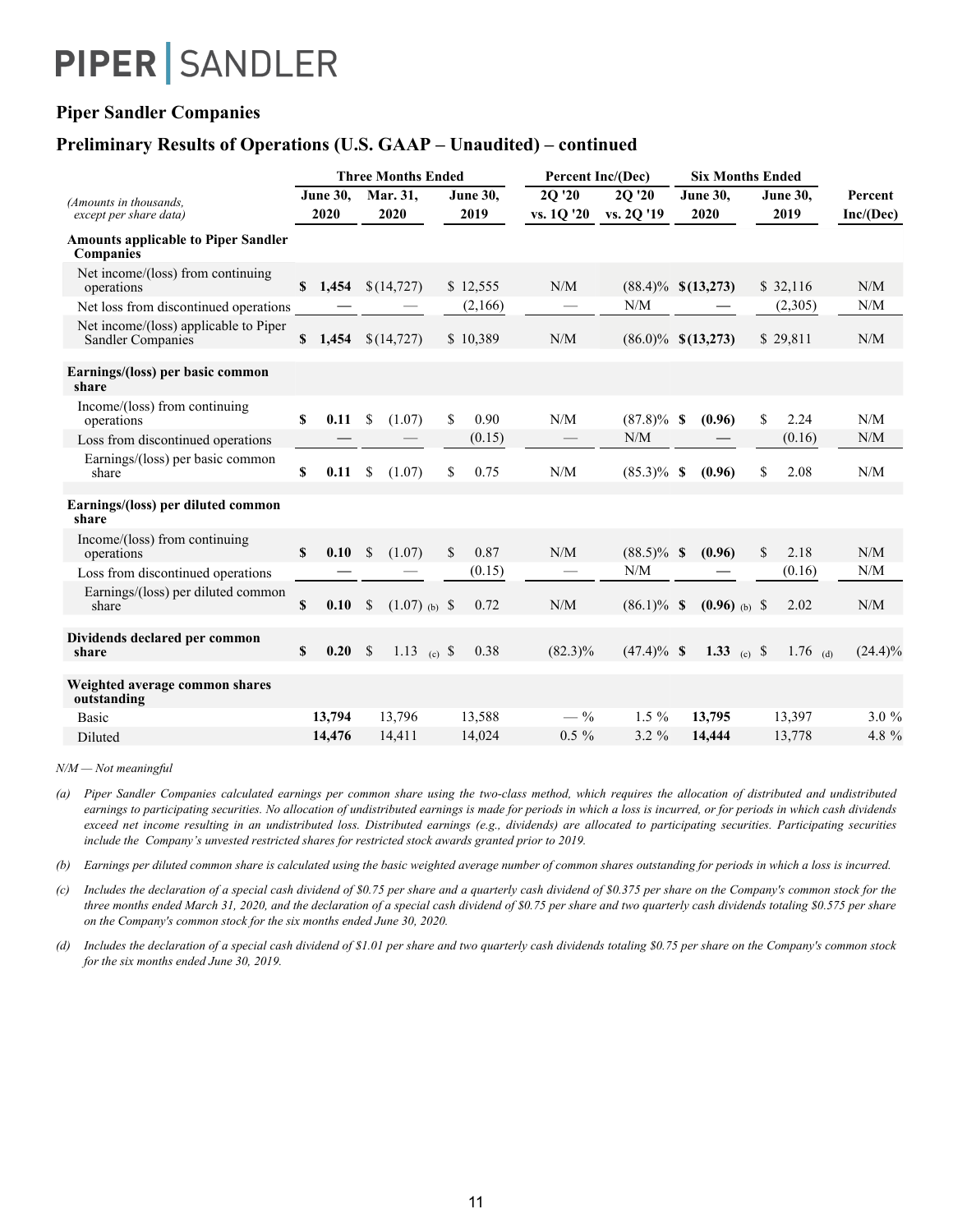### **Piper Sandler Companies**

### **Preliminary Selected Summary Financial Information (Non-GAAP – Unaudited) (1)**

|                                                                                                    |              | <b>Three Months Ended</b> |                      | Percent Inc/(Dec) |                              | <b>Six Months Ended</b>      |                 |           |
|----------------------------------------------------------------------------------------------------|--------------|---------------------------|----------------------|-------------------|------------------------------|------------------------------|-----------------|-----------|
|                                                                                                    | June 30,     | Mar. 31,                  | June 30,             | 2Q '20            | 2Q '20                       | June 30,                     | <b>June 30,</b> | Percent   |
| (Amounts in thousands, except per share data)                                                      | 2020         | 2020                      | 2019                 | vs. 1Q '20        | vs. 2Q '19                   | 2020                         | 2019            | Inc/(Dec) |
| <b>Revenues:</b>                                                                                   |              |                           |                      |                   |                              |                              |                 |           |
| Investment banking                                                                                 | \$199,827    | \$158,998                 | \$118,739            | 25.7%             | 68.3 %                       | \$358,825                    | \$259,800       | 38.1 %    |
| Institutional brokerage                                                                            | 89,339       | 89,143                    | 32,204               | 0.2               | 177.4                        | 178,482                      | 67,169          | 165.7     |
| Interest income                                                                                    | 3,065        | 6,065                     | 6,863                | (49.5)            | (55.3)                       | 9,130                        | 14,430          | (36.7)    |
| Investment income/(loss)                                                                           | 1,498        | (7,290)                   | 7,966                | N/M               | (81.2)                       | (5,792)                      | 9,145           | N/M       |
| Total revenues                                                                                     | 293,729      | 246,916                   | 165,772              | 19.0              | 77.2                         | 540,645                      | 350,544         | 54.2      |
| Interest expense                                                                                   | 1,062        | 1,994                     | 2,993                | (46.7)            | (64.5)                       | 3,056                        | 5,636           | (45.8)    |
| Adjusted net revenues (2)                                                                          | \$292,667    | \$244,922                 | \$162,779            | 19.5 %            |                              | 79.8 % \$537,589             | \$344,908       | 55.9 %    |
| Non-interest expenses:                                                                             |              |                           |                      |                   |                              |                              |                 |           |
| Adjusted compensation and benefits (3)                                                             | \$185,772    | \$158,693                 | \$101,147            | 17.1 %            |                              | 83.7 % \$344,465             | \$215,967       | 59.5 %    |
| Ratio of adjusted compensation and<br>benefits to adjusted net revenues                            | 63.5%        | 64.8%                     | 62.1%                |                   |                              | 64.1%                        | 62.6%           |           |
| Adjusted non-compensation expenses (4)                                                             | \$5,128      | 57,216<br>\$              | 40,780<br>\$         | $(3.6)\%$         |                              | 35.2 % \$112,344             | 81,162<br>\$    | 38.4 %    |
| Ratio of adjusted non-compensation<br>expenses to adjusted net revenues                            | 18.8%        | 23.4%                     | 25.1%                |                   |                              | 20.9%                        | 23.5%           |           |
| Adjusted operating income (5)                                                                      | \$51,767     | 29,013<br><sup>8</sup>    | 20,852<br>S.         | 78.4 %            | 148.3 % \$                   | 80,780                       | 47,779          | 69.1 %    |
| Adjusted operating margin (6)                                                                      | 17.7%        | 11.8%                     | 12.8%                |                   |                              | 15.0%                        | 13.9%           |           |
| Interest expense on long-term financing                                                            | 2,464        | 2,218                     |                      | 11.1              | N/M                          | 4,682                        |                 | N/M       |
| Adjusted income before adjusted income<br>$tax$ expense $(7)$                                      | 49,303<br>S. | \$ 26,795                 | 20,852<br>S.         | 84.0 %            | 136.4%                       | 76,098<br>- \$               | 47,779<br>S.    | 59.3 %    |
| Adjusted income tax expense (8)                                                                    | 14,811       | 1,371                     | 1,870                | 980.3             | 692.0                        | 16,182                       | 6,610           | 144.8     |
| Adjusted net income (9)                                                                            | \$ 34,492    | 25,424                    | 18,982<br>S.         | 35.7 %            |                              | 81.7 % \$ 59,916             | 41,169          | 45.5 %    |
| Effective tax rate $(10)$                                                                          | 30.0%        | 5.1%                      | 9.0%                 |                   |                              | 21.3%                        | 13.8%           |           |
| Adjusted net income applicable to Piper<br><b>Sandler Companies' common</b><br>shareholders $(11)$ | \$34,492     | $$25,424$ $$18,504$       |                      | 35.7 %            |                              | $86.4\%$ \$ 59,916 \$ 39,041 |                 | 53.5 %    |
| Adjusted earnings per diluted common<br>share                                                      | \$<br>1.93   | 1.48<br>-S                | 1.32<br>$\mathbb{S}$ | 30.4 %            | $\frac{46.2 \frac{9}{6}}{5}$ | 3.35                         | 2.83<br>-S      | 18.4 %    |
| Adjusted weighted average diluted<br>common shares outstanding (12)                                | 17,877       | 17,159                    | 14,024               | 4.2 $%$           | 27.5 %                       | 17,894                       | 13,778          | 29.9 %    |

*N/M — Not meaningful*

*This presentation includes non-GAAP measures. The non-GAAP measures are not meant to be considered in isolation or as a substitute for the corresponding U.S. GAAP measures, and should be read only in conjunction with our consolidated financial statements prepared in accordance with U.S. GAAP. For a detailed explanation of the adjustments made to the corresponding U.S. GAAP measures, see "Reconciliation of U.S. GAAP to Selected Summary Financial Information."*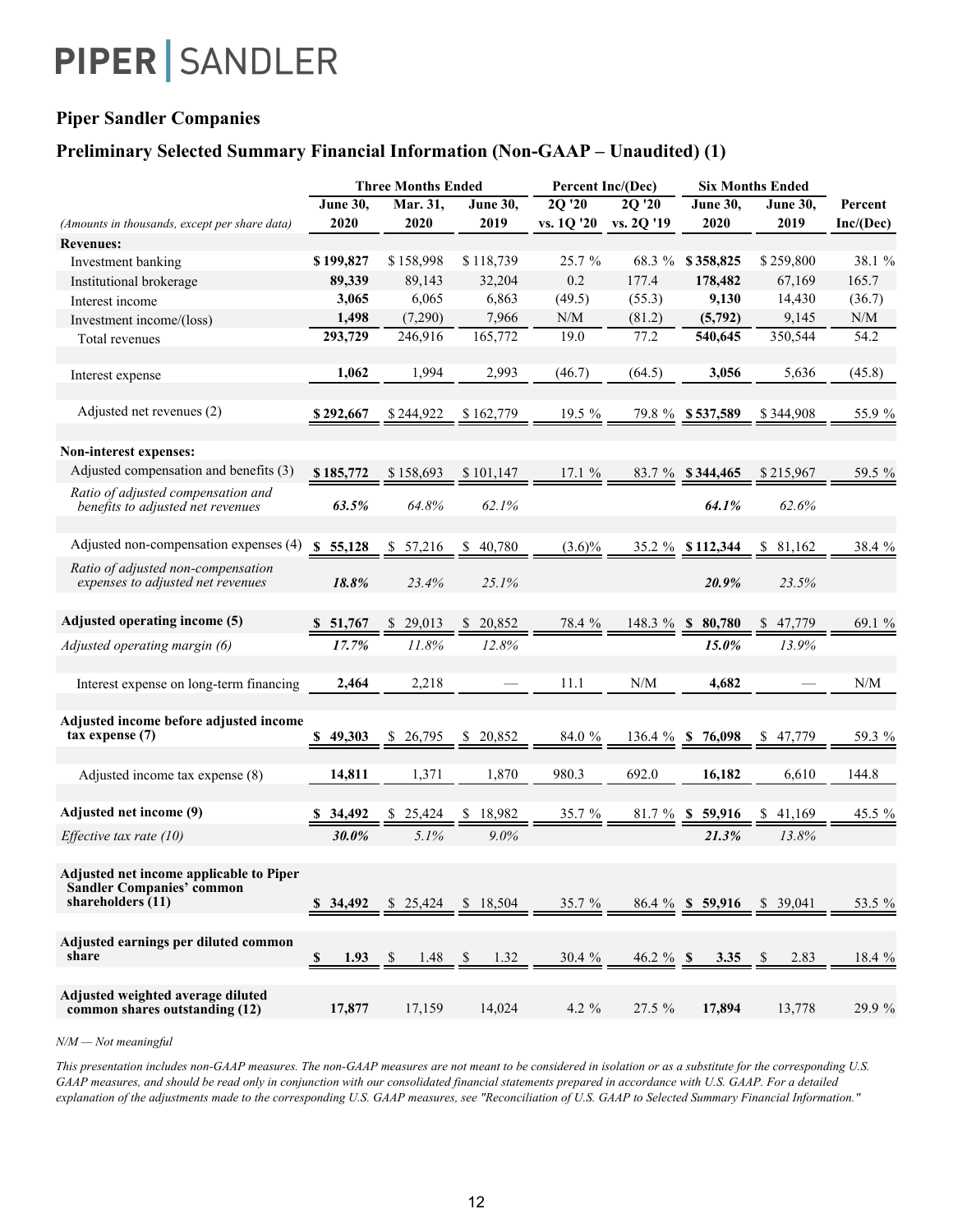## **Piper Sandler Companies**

## **Reconciliation of U.S. GAAP to Selected Summary Financial Information (1) (Unaudited)**

|                                                                                                    | <b>Three Months Ended</b> |                 |             |           |                |                 |             | <b>Six Months Ended</b> |                 |           |  |  |
|----------------------------------------------------------------------------------------------------|---------------------------|-----------------|-------------|-----------|----------------|-----------------|-------------|-------------------------|-----------------|-----------|--|--|
|                                                                                                    |                           | <b>June 30,</b> |             | Mar. 31,  |                | <b>June 30,</b> |             | <b>June 30,</b>         | <b>June 30,</b> |           |  |  |
| (Amounts in thousands, except per share data)                                                      |                           | 2020            |             | 2020      |                | 2019            |             | 2020                    |                 | 2019      |  |  |
| Net revenues:                                                                                      |                           |                 |             |           |                |                 |             |                         |                 |           |  |  |
| Net revenues – U.S. GAAP basis                                                                     | \$                        | 292,438         | \$          | 236,168   | \$             | 172,418         | \$          | 528,606                 | \$              | 354,960   |  |  |
| Adjustments:                                                                                       |                           |                 |             |           |                |                 |             |                         |                 |           |  |  |
| Revenue related to noncontrolling interests (13)                                                   |                           | (2,235)         |             | 6,536     |                | (9,639)         |             | 4,301                   |                 | (10,052)  |  |  |
| Interest expense on long-term financing                                                            |                           | 2,464           |             | 2,218     |                |                 |             | 4,682                   |                 |           |  |  |
| Adjusted net revenues                                                                              | S                         | 292,667         | \$          | 244,922   | \$             | 162,779         | \$          | 537,589                 | \$              | 344,908   |  |  |
| <b>Compensation and benefits:</b>                                                                  |                           |                 |             |           |                |                 |             |                         |                 |           |  |  |
| Compensation and benefits - U.S. GAAP basis                                                        | \$                        | 213,560         | \$          | 188,124   | \$             | 102,476         | \$          | 401,684                 | \$              | 219,603   |  |  |
| Adjustments:                                                                                       |                           |                 |             |           |                |                 |             |                         |                 |           |  |  |
| Compensation from acquisition-related agreements                                                   |                           | (27, 788)       |             | (29, 431) |                | (1,329)         |             | (57,219)                |                 | (3,636)   |  |  |
| Adjusted compensation and benefits                                                                 | $\mathbf{s}$              | 185,772         | \$          | 158,693   | $\mathbb{S}$   | 101,147         | $\mathbf S$ | 344,465                 | \$              | 215,967   |  |  |
|                                                                                                    |                           |                 |             |           |                |                 |             |                         |                 |           |  |  |
| <b>Non-compensation expenses:</b>                                                                  |                           |                 |             |           |                |                 |             |                         |                 |           |  |  |
| Non-compensation expenses - U.S. GAAP basis<br>Adjustments:                                        | \$                        | 71,481          | \$          | 82,073    | \$             | 49,017          | \$          | 153,554                 | \$              | 91,295    |  |  |
| Non-compensation expenses related to noncontrolling interests (13)                                 |                           | (992)           |             | (992)     |                | (1,089)         |             | (1,984)                 |                 | (2,118)   |  |  |
| Acquisition-related restructuring and integration costs                                            |                           | (3, 724)        |             | (1,902)   |                | (6,395)         |             | (5,626)                 |                 | (6,395)   |  |  |
| Amortization of intangible assets related to acquisitions                                          |                           | (11, 637)       |             | (9,878)   |                | (753)           |             | (21, 515)               |                 | (1,506)   |  |  |
| Non-compensation expenses from acquisition-related agreements                                      |                           |                 |             | (12,085)  |                |                 |             | (12,085)                |                 | (114)     |  |  |
| Adjusted non-compensation expenses                                                                 | \$                        | 55,128          | \$          | 57,216    | \$             | 40,780          | \$          | 112,344                 | S               | 81,162    |  |  |
| Income/(loss) from continuing operations before income tax<br>expense/(benefit):                   |                           |                 |             |           |                |                 |             |                         |                 |           |  |  |
| Income/(loss) from continuing operations before income tax expense/<br>(benefit) – U.S. GAAP basis | \$                        | 7,397           | \$          | (34,029)  | \$             | 20,925          | \$          | $(26,632)$ \$           |                 | 44,062    |  |  |
| Adjustments:                                                                                       |                           |                 |             |           |                |                 |             |                         |                 |           |  |  |
| Revenue related to noncontrolling interests (13)                                                   |                           | (2, 235)        |             | 6,536     |                | (9,639)         |             | 4,301                   |                 | (10, 052) |  |  |
| Interest expense on long-term financing                                                            |                           | 2,464           |             | 2,218     |                |                 |             | 4,682                   |                 |           |  |  |
| Non-compensation expenses related to noncontrolling interests (13)                                 |                           | 992             |             | 992       |                | 1,089           |             | 1,984                   |                 | 2,118     |  |  |
| Compensation from acquisition-related agreements                                                   |                           | 27,788          |             | 29,431    |                | 1,329           |             | 57,219                  |                 | 3,636     |  |  |
| Acquisition-related restructuring and integration costs                                            |                           | 3,724           |             | 1,902     |                | 6,395           |             | 5,626                   |                 | 6,395     |  |  |
| Amortization of intangible assets related to acquisitions                                          |                           | 11,637          |             | 9,878     |                | 753             |             | 21,515                  |                 | 1,506     |  |  |
| Non-compensation expenses from acquisition-related agreements                                      |                           |                 |             | 12,085    |                |                 |             | 12,085                  |                 | 114       |  |  |
| Adjusted operating income                                                                          | \$                        | 51,767          | $\mathbb S$ | 29,013    | \$             | 20,852          | \$          | 80,780                  | $\mathbb S$     | 47,779    |  |  |
| Interest expense on long-term financing                                                            |                           | (2, 464)        |             | (2,218)   |                |                 |             | (4,682)                 |                 |           |  |  |
| Adjusted income before adjusted income tax expense                                                 | \$                        | 49,303          | \$          | 26,795    | $\mathbf{\$\}$ | 20,852          | \$          | 76,098                  | $\mathbb{S}$    | 47,779    |  |  |
| Income tax expense/(benefit):                                                                      |                           |                 |             |           |                |                 |             |                         |                 |           |  |  |
| Income tax expense/(benefit) - U.S. GAAP basis                                                     | $\mathbb S$               | 4,700           | \$          | (11, 774) | \$             | (180)           | \$          | $(7,074)$ \$            |                 | 4,012     |  |  |
| Tax effect of adjustments:                                                                         |                           |                 |             |           |                |                 |             |                         |                 |           |  |  |
| Compensation from acquisition-related agreements                                                   |                           | 6,818           |             | 7,088     |                | 282             |             | 13,906                  |                 | 647       |  |  |
| Acquisition-related restructuring and integration costs                                            |                           | 341             |             | 483       |                | 1,586           |             | 824                     |                 | 1,586     |  |  |
| Amortization of intangible assets related to acquisitions                                          |                           | 2,952           |             | 2,505     |                | 182             |             | 5,457                   |                 | 365       |  |  |
| Non-compensation expenses from acquisition-related agreements                                      |                           |                 |             | 3,069     |                |                 |             | 3,069                   |                 |           |  |  |
| Adjusted income tax expense                                                                        | $\mathbf S$               | 14,811          | \$          | 1,371     | \$             | 1,870           | \$          | 16,182                  | \$              | 6,610     |  |  |
|                                                                                                    |                           |                 |             |           |                |                 |             |                         |                 |           |  |  |

*Continued on next page*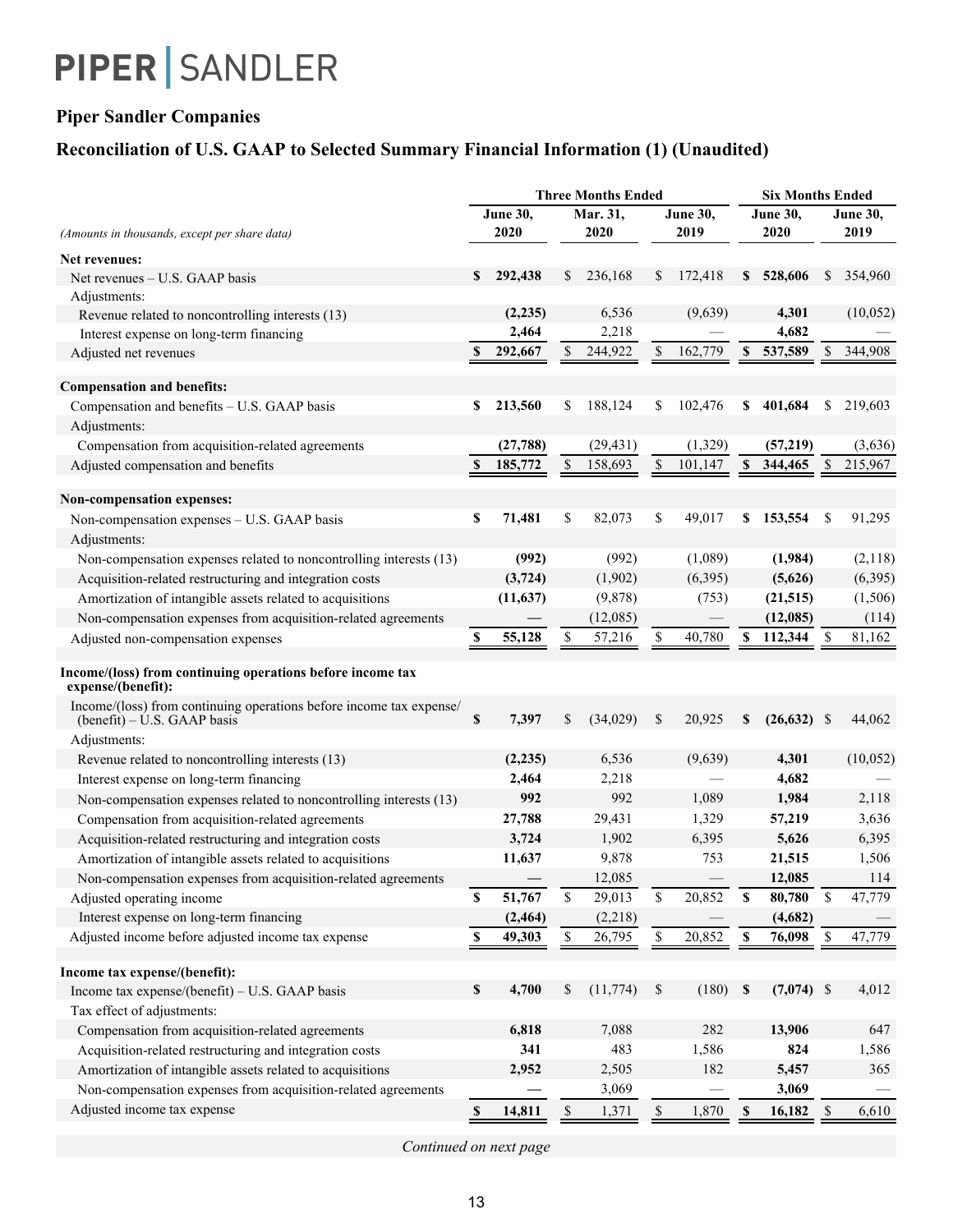### **Piper Sandler Companies**

### **Reconciliation of U.S. GAAP to Selected Summary Financial Information (1) (Unaudited)**

|                                                                                                     |                           |             | <b>Three Months Ended</b> |           | <b>Six Months Ended</b> |                 |             |                 |               |                 |
|-----------------------------------------------------------------------------------------------------|---------------------------|-------------|---------------------------|-----------|-------------------------|-----------------|-------------|-----------------|---------------|-----------------|
|                                                                                                     |                           | June 30,    |                           | Mar. 31,  |                         | <b>June 30,</b> |             | <b>June 30,</b> |               | <b>June 30,</b> |
| (Amounts in thousands, except per share data)                                                       |                           | 2020        |                           | 2020      |                         | 2019            |             | 2020            |               | 2019            |
| Net income/(loss) applicable to Piper Sandler Companies:                                            |                           |             |                           |           |                         |                 |             |                 |               |                 |
| Net income/(loss) applicable to Piper Sandler Companies - U.S.<br>GAAP basis                        | \$                        | 1,454       | \$                        | (14, 727) | \$                      | 10,389          | \$          | $(13,273)$ \$   |               | 29,811          |
| Adjustment to exclude net loss from discontinued operations                                         |                           |             |                           |           |                         | (2,166)         |             |                 |               | (2,305)         |
| Net income/(loss) from continuing operations                                                        | S                         | 1,454       | \$                        | (14, 727) | \$                      | 12,555          | \$          |                 |               | 32,116          |
| Adjustments:                                                                                        |                           |             |                           |           |                         |                 |             |                 |               |                 |
| Compensation from acquisition-related agreements                                                    |                           | 20,970      |                           | 22,343    |                         | 1,047           |             | 43,313          |               | 2,989           |
| Acquisition-related restructuring and integration costs                                             |                           | 3,383       |                           | 1,419     |                         | 4,809           |             | 4,802           |               | 4,809           |
| Amortization of intangible assets related to acquisitions                                           |                           | 8,685       |                           | 7,373     |                         | 571             |             | 16,058          |               | 1,141           |
| Non-compensation expenses from acquisition-related agreements                                       |                           |             |                           | 9,016     |                         |                 |             | 9,016           |               | 114             |
| Adjusted net income                                                                                 | \$                        | 34,492      | S                         | 25,424    | S                       | 18,982          | \$          | 59,916          | <sup>\$</sup> | 41,169          |
| Net income/(loss) applicable to Piper Sandler Companies' common<br>shareholders:                    |                           |             |                           |           |                         |                 |             |                 |               |                 |
| Net income/(loss) applicable to Piper Sandler Companies' common<br>shareholders $-$ U.S. GAAP basis | $\pmb{\mathbb{S}}$        | 1,454       | \$                        | (14, 727) | \$                      | 10,151          | \$          | $(13,273)$ \$   |               | 27,887          |
| Adjustment to exclude net loss from discontinued operations                                         |                           |             |                           |           |                         | (2,104)         |             |                 |               | (2,183)         |
| Net income/(loss) from continuing operations                                                        | $\mathbb S$               | 1,454       | \$                        | (14, 727) | \$                      | 12,255          | \$          | $(13,273)$ \$   |               | 30,070          |
| Adjustment related to participating shares (14)                                                     |                           |             |                           |           |                         |                 |             |                 |               | 387             |
|                                                                                                     | $\overline{\mathbf{s}}$   | 1,454       | \$                        | (14, 727) | \$                      | 12,255          | \$          | $(13,273)$ \$   |               | 30,457          |
| Adjustments:                                                                                        |                           |             |                           |           |                         |                 |             |                 |               |                 |
| Compensation from acquisition-related agreements                                                    |                           | 20,970      |                           | 22,343    |                         | 1,020           |             | 43,313          |               | 2,834           |
| Acquisition-related restructuring and integration costs                                             |                           | 3,383       |                           | 1,419     |                         | 4,672           |             | 4,802           |               | 4,560           |
| Amortization of intangible assets related to acquisitions                                           |                           | 8,685       |                           | 7,373     |                         | 557             |             | 16,058          |               | 1,082           |
| Non-compensation expenses from acquisition-related agreements                                       |                           |             |                           | 9,016     |                         |                 |             | 9,016           |               | 108             |
| Adjusted net income applicable to Piper Sandler Companies' common<br>shareholders                   |                           | 34,492      |                           | 25,424    |                         | 18,504          |             | 59,916          |               | 39,041          |
| Earnings/(loss) per diluted common share:                                                           |                           |             |                           |           |                         |                 |             |                 |               |                 |
| Earnings/(loss) per diluted common share - U.S. GAAP basis                                          | \$                        | 0.10        | \$                        | (1.07)    | \$                      | 0.72            | <b>S</b>    | $(0.96)$ \$     |               | 2.02            |
| Adjustment to exclude net loss from discontinued operations                                         |                           |             |                           |           |                         | (0.15)          |             |                 |               | (0.16)          |
| Income/(loss) from continuing operations                                                            | $\mathbf{s}$              | 0.10        | $\mathbb{S}$              | (1.07)    | \$                      | 0.87            | $\mathbf S$ | $(0.96)$ \$     |               | 2.18            |
| Adjustment for inclusion of unvested acquisition-related stock                                      |                           | (0.45)      |                           | (0.28)    |                         |                 |             | (0.80)          |               |                 |
| Impact of antidilutive shares in a period of a loss                                                 |                           |             |                           | 0.05      |                         |                 |             | 0.04            |               |                 |
| Adjustment related to participating shares (14)                                                     |                           |             |                           |           |                         |                 |             |                 |               | 0.02            |
|                                                                                                     | $\overline{\mathbb{S}}$   | (0.35)      | $\$$                      | (1.30)    | $\mathbb{S}$            | 0.87            | \$          | $(1.72)$ \$     |               | 2.20            |
| Adjustments:                                                                                        |                           |             |                           |           |                         |                 |             |                 |               |                 |
| Compensation from acquisition-related agreements                                                    |                           | 1.45        |                           | 1.55      |                         | 0.07            |             | 3.01            |               | 0.21            |
| Acquisition-related restructuring and integration costs                                             |                           | 0.23        |                           | $0.10\,$  |                         | 0.34            |             | 0.33            |               | 0.33            |
| Amortization of intangible assets related to acquisitions                                           |                           | 0.60        |                           | 0.51      |                         | 0.04            |             | 1.11            |               | $0.08\,$        |
| Non-compensation expenses from acquisition-related agreements                                       |                           |             |                           | 0.62      |                         |                 |             | 0.62            |               | 0.01            |
| Adjusted earnings per diluted common share                                                          | $\boldsymbol{\mathsf{S}}$ | <u>1.93</u> | $\mathbb{S}$              | 1.48      | $$\mathbb{S}$$          | 1.32            | $\mathbb S$ | $3.35$ \$       |               | 2.83            |
| Weighted average diluted common shares outstanding:                                                 |                           |             |                           |           |                         |                 |             |                 |               |                 |
| Weighted average diluted common shares outstanding - U.S. GAAP<br>basis                             |                           | 14,476      |                           | 14,411    |                         | 14,024          |             | 14,444          |               | 13,778          |
| Adjustment:                                                                                         |                           |             |                           |           |                         |                 |             |                 |               |                 |
| Unvested acquisition-related restricted stock with service conditions                               |                           | 3,401       |                           | 2,748     |                         |                 |             | 3,450           |               |                 |
| Adjusted weighted average diluted common shares outstanding                                         |                           | 17,877      |                           | 17,159    |                         | 14,024          |             | 17,894          |               | 13,778          |

*This presentation includes non-GAAP measures. The non-GAAP measures are not meant to be considered in isolation or as a substitute for the corresponding U.S. GAAP measures, and should be read only in conjunction with our consolidated financial statements prepared in accordance with U.S. GAAP.*